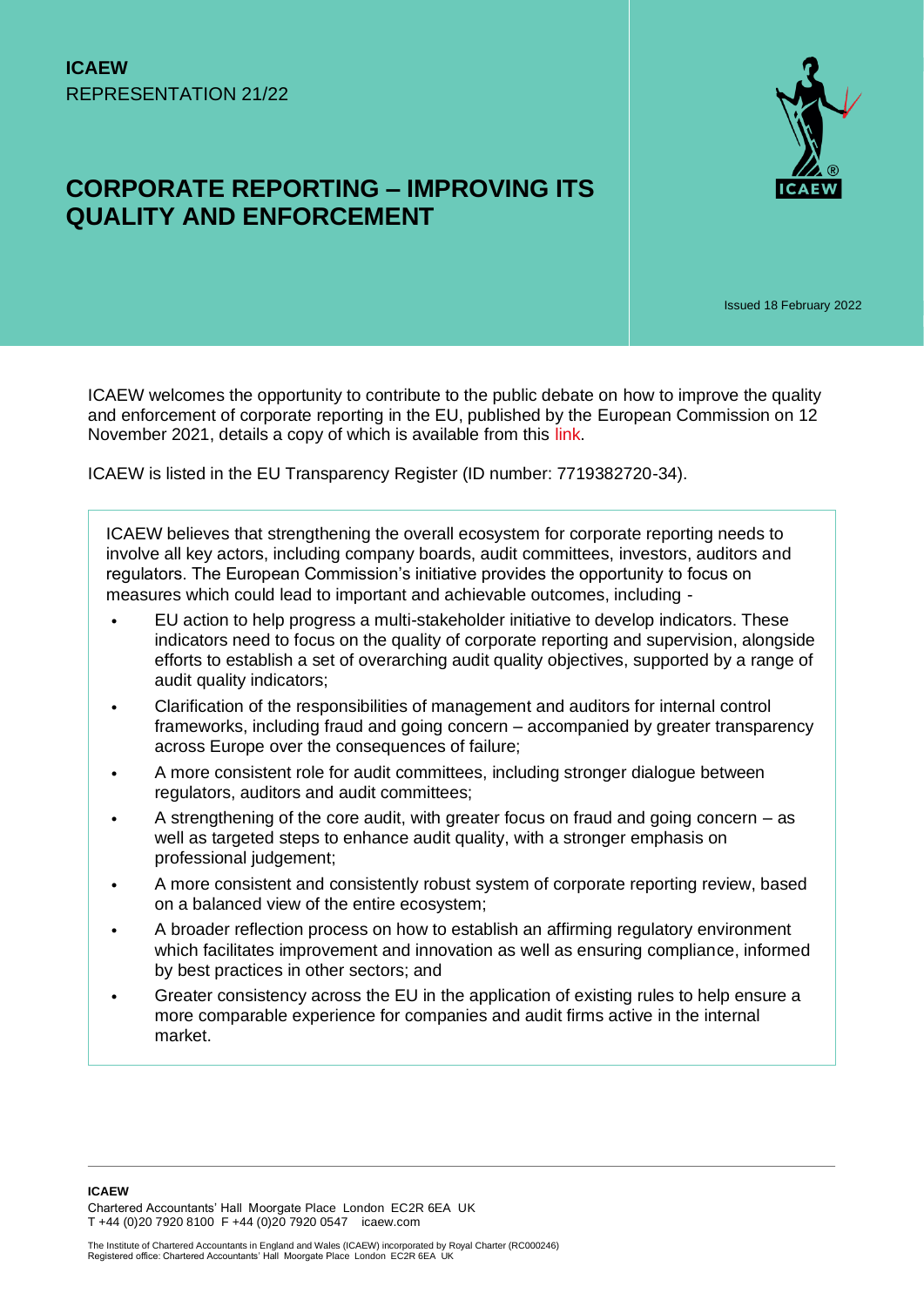ICAEW is a world-leading professional body established under a Royal Charter to serve the public interest. In pursuit of its vision of a world of strong economies, ICAEW works with governments, regulators and businesses and it leads, connects, supports and regulates more than 157,800 chartered accountant members in over 147 countries. ICAEW members work in all types of private and public organisations, including public practice firms, and are trained to provide clarity and rigour and apply the highest professional, technical and ethical standards.

© ICAEW 2022

All rights reserved.

This document may be reproduced without specific permission, in whole or part, free of charge and in any format or medium, subject to the conditions that:

• it is appropriately attributed, replicated accurately and is not used in a misleading context;

• the source of the extract or document is acknowledged and the title and ICAEW reference number are quoted.

Where third-party copyright material has been identified application for permission must be made to the copyright holder. For more information, please contact: representations@icaew.com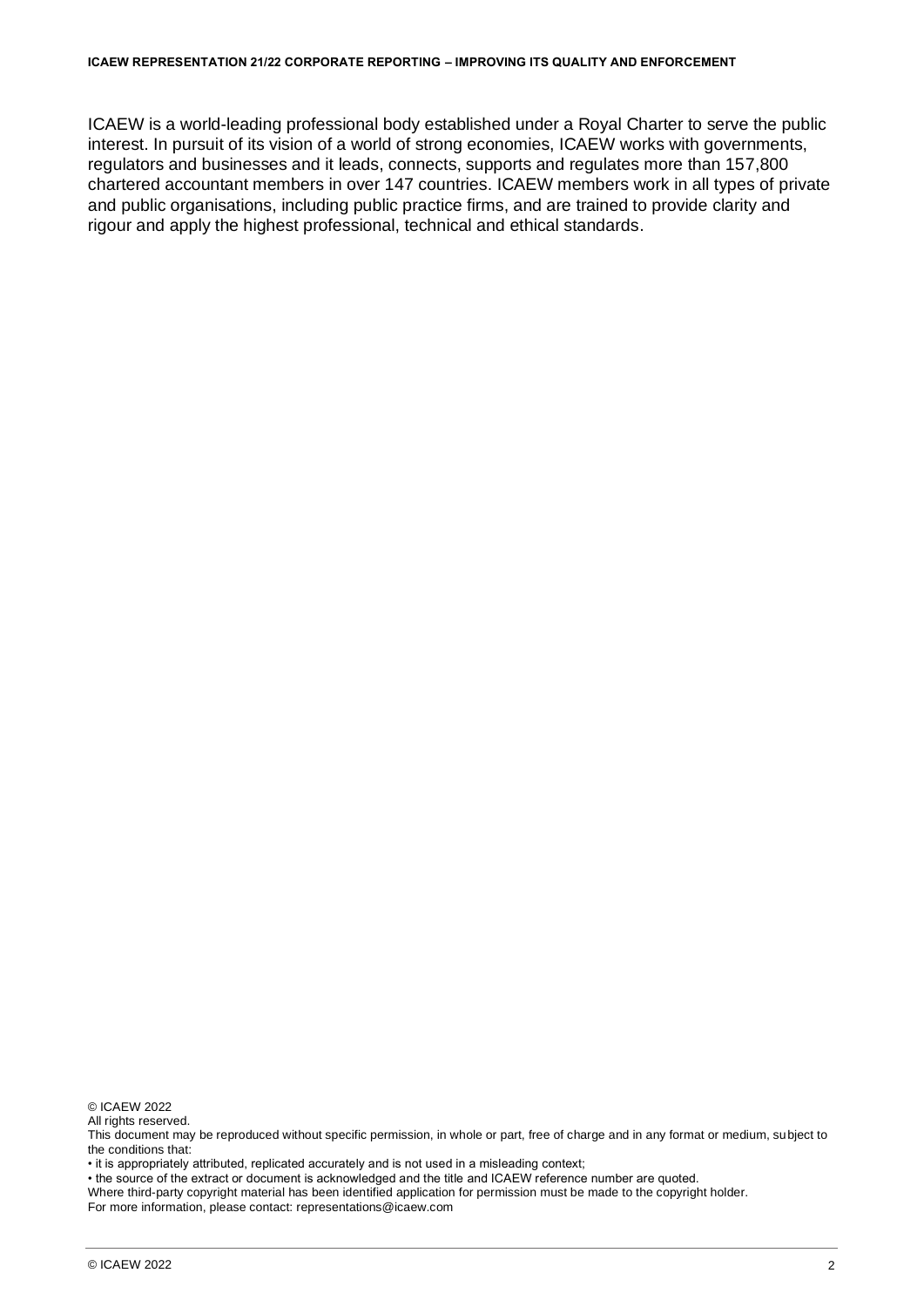### **ANSWERS TO SPECIFIC QUESTIONS**

#### **PART I - THE EU FRAMEWORK FOR HIGH QUALITY AND RELIABLE CORPORATE REPORTING**

#### *Question 1*

*As a user of corporate reporting (retail or wholesale investor, credit rating agency, NGO, public authority, employees, suppliers, other stakeholders), what is the relative importance of the information contained therein compared to other sources of information? On a scale of 1 (low) to 5 (high)* 

n/a

#### *Question 2*

*On a scale of 1 (low) to 5 (high), how do you assess the overall effectiveness, efficiency, relevance, coherence and EU added value of the EU legislation, considering each of the pillars underpinning corporate reporting individually, but also in combination with each other?*

| <b>Areas</b>                                                                                   | I. Effectiveness II. Efficiency:<br>in reaching its has the<br>objectives | framework<br>been cost<br>efficient | terms of<br>overall needs related EU<br>and<br>objectives | III. Relevant in IV. Coherence V. EU Added<br>with other<br>frameworks /<br>internal<br>coherence | value - Was<br>and is EU<br>intervention<br>justified? |
|------------------------------------------------------------------------------------------------|---------------------------------------------------------------------------|-------------------------------------|-----------------------------------------------------------|---------------------------------------------------------------------------------------------------|--------------------------------------------------------|
| a) Corporate<br>governance                                                                     | $\overline{2}$                                                            | 3                                   | 3                                                         | 3                                                                                                 | 3                                                      |
| b)Statutory<br>audit                                                                           | 3                                                                         | $\overline{2}$                      | 3                                                         | 3                                                                                                 | $\overline{4}$                                         |
| c) Supervision<br>by public<br><i>authorities</i><br>of statutory<br>auditors /<br>audit firms | 3                                                                         | 3                                   | $\overline{4}$                                            | 3                                                                                                 | 4                                                      |
| d)Supervision<br>by<br><i>authorities</i><br>of corporate<br>reporting                         | $\overline{4}$                                                            | 3                                   | $\overline{4}$                                            | 4                                                                                                 | 4                                                      |
| e) The eco-<br>system<br>composed<br>of all of the<br>above                                    | 3                                                                         | 3                                   | $\overline{4}$                                            | 3                                                                                                 | 4                                                      |

#### *Question 2.1*

*Please describe the main issues that you see, if any, in the four areas mentioned in the table above. Where possible, please provide concrete examples and evidence supporting your assessment.* 

*You may want to consider the following aspects:*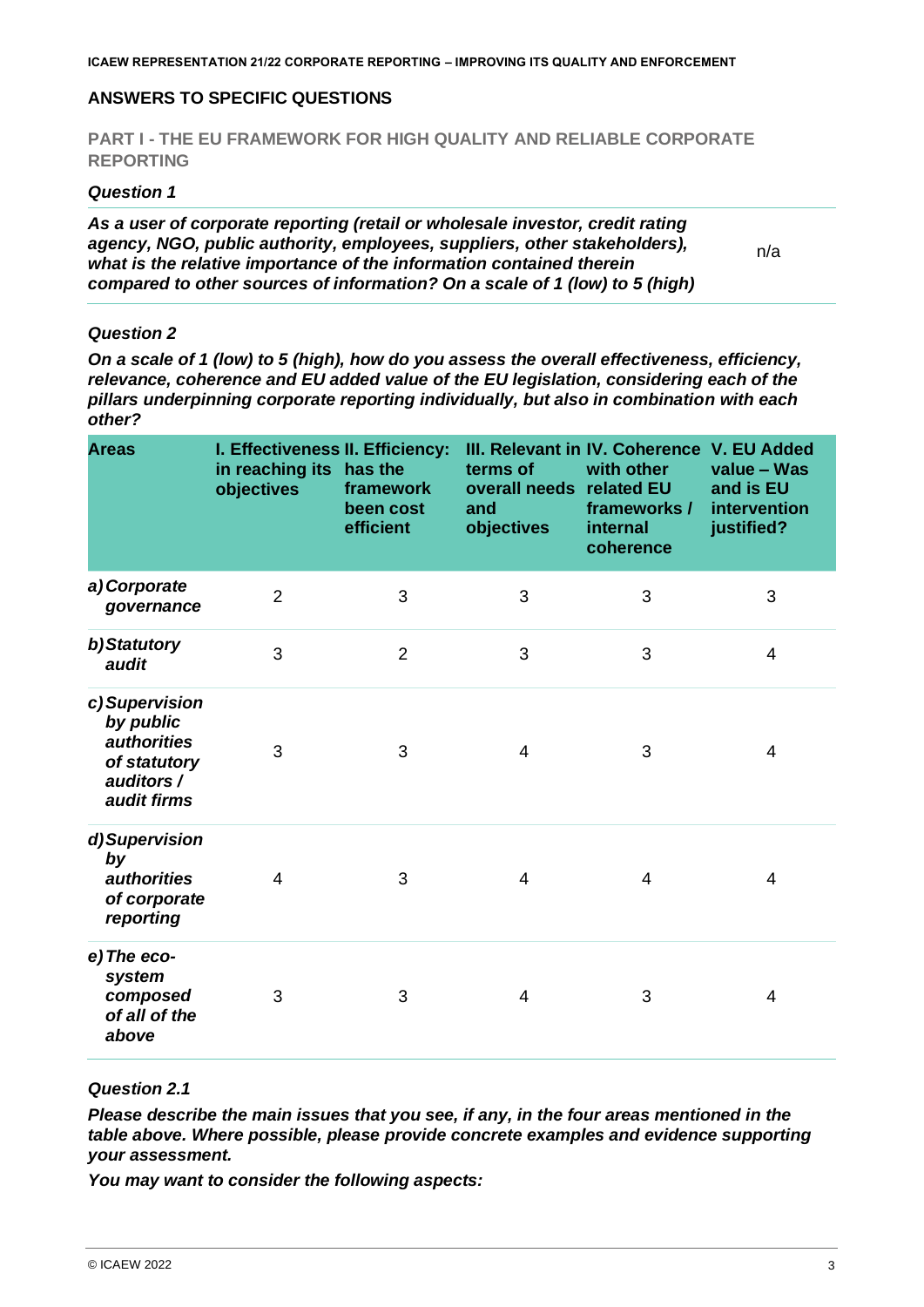- *Have any factors reduced the effectiveness / rendered the relevant EU framework less effective than anticipated? Which rules have proven less effective than anticipated?*
- *Is there room to improve efficiency via further simplification?*
- *Are existing provisions coherent with each other?*
- 1. Overall, the EU regulatory framework aims to encourage confidence in publicly available financial information through high quality corporate reporting, auditing standards and the effective regulation of companies, directors and auditors. It provides an environment in which companies which fail do so in an orderly manner, with minimum disruption and loss. The current framework largely achieves those goals, with high levels of confidence in financial reporting and in the integrity of capital markets. However, there are important differences in the degree to which the pillars of the broad corporate reporting ecosystem are regulated at both EU and national level.
- 2. The 2014 EU audit package introduced a significant level of new regulation. Some measures have been positive, eg, enhancing the information value of audit reports, strengthening independence requirements and improving transparency around the activities of auditors of PIEs. Other provisions have not met the intended objectives, eg, enhancing the quality of audit oversight bodies, increasing choice. To some degree, this reflects the heterogeneity of the EU, with institutional and cultural differences affecting national implementation, as well as the use of the numerous options available to member states in applying the Audit Regulation. Where this is the case greater consistency could be achieved. In other areas, this may point to the ineffectiveness of some of the 2014 changes.
- 3. The European corporate governance framework leaves scope for different systems and practices at national level, also reflecting diverse company law traditions. As mentioned below (Q7.1, Q9.2), we believe some specific corporate governance features, particularly audit committees and the internal control framework, merit further attention at EU level.
- 4. We note that the quality, competence and accountability of oversight bodies are also important factors in ensuring the effectiveness of the framework.

*Based on your own experience how do you assess the quality and reliability of corporate reporting by listed EU companies on a scale of 1 (low) to 5 (high)?*

4

### *Question 3.1*

#### *Please provide concrete examples and evidence supporting your assessment in question 3 and explain the consequences that the quality and reliability of corporate reporting or lack thereof has on you.*

- 5. While noting that corporate reporting does not stand still, our assessment continues to be that the quality and reliability of corporate reporting by listed companies in the EU is generally high. There has been a significant amount of research on the overall EU financial reporting framework, including on the positive benefits relating to the application of IFRS in the EU – as also identified in our major assessment of the academic evidence in 2014 (*The Effects of Mandatory IFRS Adoption in the EU: A Review of Empirical Research* https://bit.ly/3fYuQ9v). This is in line with the Commission's 2018 fitness check on the EU framework for public reporting by companies which found that 'IFRS has become a common financial reporting language improving transparency comparability and reducing the cost of capital' (see also Q18.1).
- 6. Where there have been significant market failures in recent years, we encourage an in-depth assessment of the cases to identify any potential commonalities and to consider whether it highlights systemic weaknesses.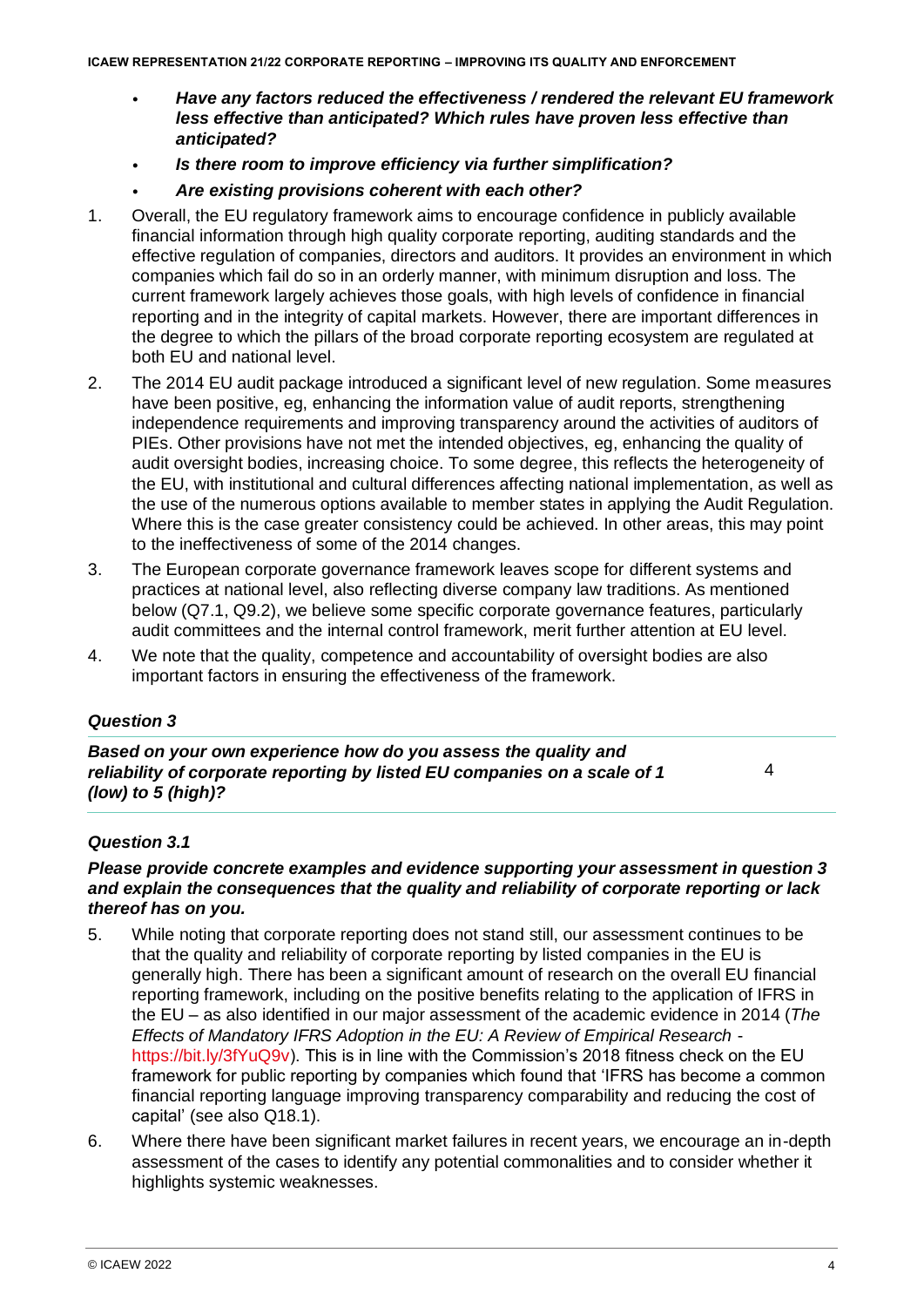7. Overall, we consider that it may be opportune to reflect further on how to ensure a more consistent and consistently robust system of corporate reporting review, based on a balanced view of the entire ecosystem.

### *Question 4*

*There are no generally accepted standards or indicators to measure the quality of corporate reporting and of statutory audit, nor the effectiveness of supervision. In light of this, what are your views on the following questions on a scale of 1 (strongly disagree) to 5 (strongly agree)?*

| <b>Questions</b>                                                                                                                                                   | <b>Scale</b> |
|--------------------------------------------------------------------------------------------------------------------------------------------------------------------|--------------|
| Would it be useful to have specific indicators to measure the quality of<br>corporate reporting, of statutory audits and the effectiveness of<br>supervision?      | 5            |
| Is it possible to have clear and reliable indicators to measure the quality of<br>corporate reporting, of statutory audit and the effectiveness of<br>supervision? | 4            |
| Should the European Commission develop indicators on the quality of<br>corporate reporting, of statutory audits and the effectiveness of<br>supervision?           | 2            |

### *Question 4.1*

*Please provide any further explanation supporting your views, and, where relevant, please suggest possible indicators of the quality and reliability of corporate reporting, statutory audit and supervision, where possible with concrete examples.*

- 8. It is important to look at the quality of corporate reporting and supervision as well as audit quality.
- 9. We are not aware of a set of generally accepted quality indicators for corporate reporting and supervision, although Grant Thornton has tracked corporate governance reporting in the UK annually for two decades. We strongly support efforts to develop such indicators; greater consistency in these areas could be an important and achievable outcome of the consultation process.
- 10. Audit quality indicators (AQIs) have been a key feature of large audit firm reporting in the UK since 2015 (eg, covering external investigations, internal/external quality reviews, investment in audit, partner and staff surveys, investor liaison). A growing range of AQIs are used by audit firms and audit regulators, within and across jurisdictions. Audit regulators, audit committees, investors and auditors have different priorities.
- 11. A set of overarching audit quality objectives is needed, supported by a range of AQIs at firm and engagement level, calculated on a widely understood and accepted, transparent and consistent basis. A framework for the development, measurement and evaluation of a wider basket of measures, such as AQIs, requires the involvement of all parties (audit regulators, audit committees, investors and auditors) interested in audit quality. This will be an iterative process and take time. The EU could help facilitate progress, perhaps with the involvement of the academic community.
- 12. AQIs have value in context and collectively. Individually, they may not always be reliable indicators of audit quality. AQIs also have an important role to play in supporting the exercise of professional judgement. Our 2021 paper, *Audit quality: how to raise the bar* (https://bit.ly/3GYK4rd), examines issues around AQIs in more detail (see also Q13.1).
- 13. It may be appropriate to consider ways in which indicators could help reviewing the effectiveness of supervisory regimes (see Q19.1.1).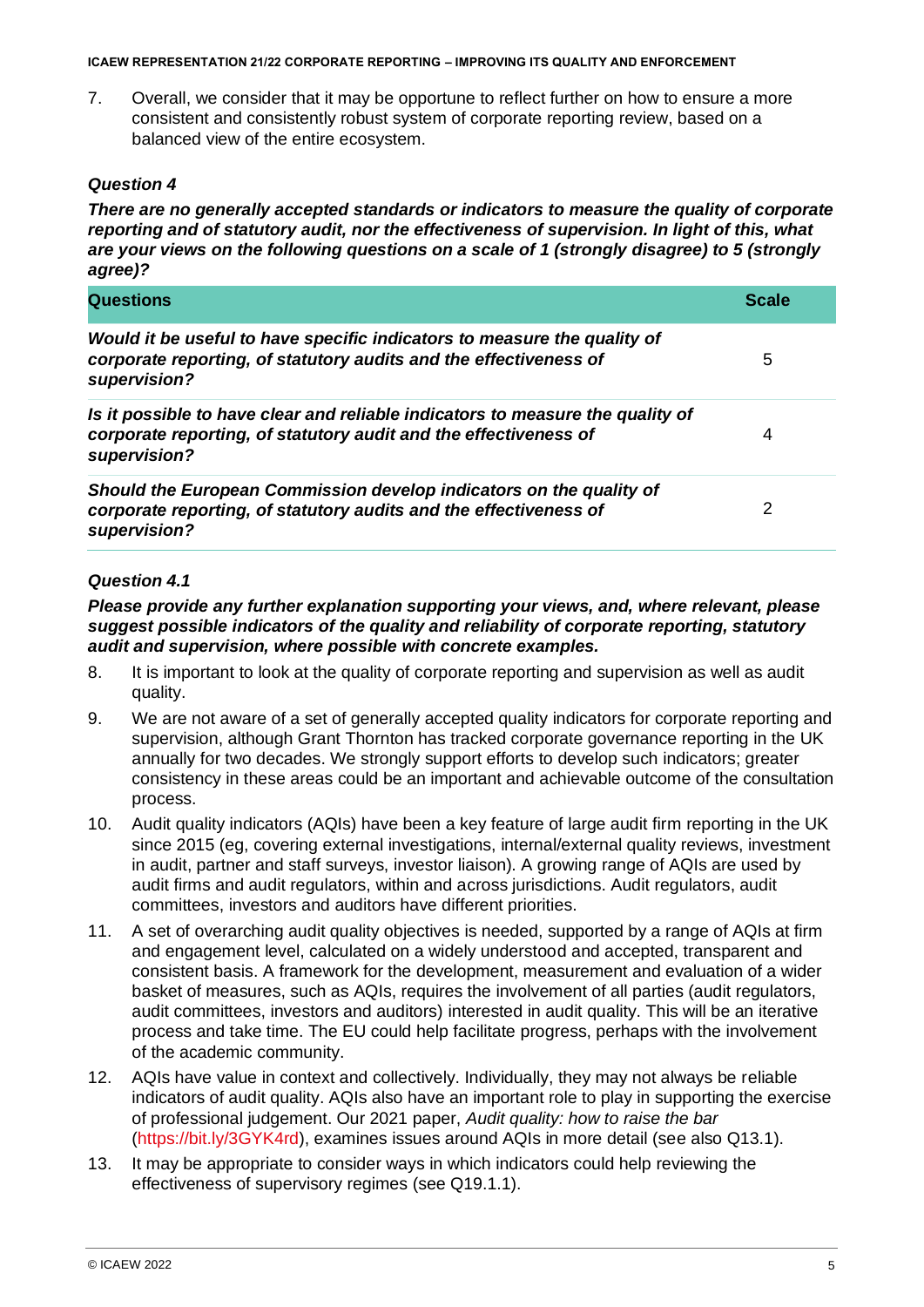*In your view, should the Commission take action in the areas of the* 

- *Corporate governance pillar*
- *Statutory audit pillar*
- *Supervision of PIE auditors and audit firms*
- *Supervision of corporate reporting*

*to increase the quality and reliability of reporting by listed companies?* 

- *Yes, there is a need to improve some or all of the areas listed above*
- *Yes, there is a need to improve some or all of the areas listed above as well as other areas*
- *No, but there is a need to improve other areas than those listed above*
- *No, there is no need to take further action in any area*

*Please indicate on a scale of 1 (strongly disagree) to 5 (strongly agree) to what extent you think the Commission should take action in each of the areas below to increase the quality and reliability of reporting by listed companies:*

| Improve the corporate governance pillar                 |  |
|---------------------------------------------------------|--|
| Improve the statutory audit pillar                      |  |
| Improve the supervision of PIE auditors and audit firms |  |
| Improve the supervision of corporate reporting          |  |

#### *If you think there is a need to improve other areas than those listed above please indicate which areas you have in mind:*

- 14. We agree that, despite the absence of significant concerns, it makes sense to consider what steps would further increase the quality and reliability of corporate reporting. We note again the importance of understanding any common factors underlying cases of fraud or collapse. Any eventual measures will need to involve all key actors: company boards, audit committees, investors, auditors, regulators and standard setters. To our mind, some of the concerns on the effectiveness of the current EU framework relate to issues of implementation which call for greater consistency in how rules are applied rather than a significant re-write of legislation.
- 15. We emphasise the importance of considering the corporate governance, audit and supervisory pillars together, with a view to improving the overall ecosystem, while ensuring that the broad regulatory framework is aligned to the realities of business and stakeholder needs in the next decade or so.
- 16. Despite the consultation's focus, many of the rules intended for EU regulated markets are being applied to other entities too. A period of reflection on the PIE definition and its purpose may be timely. Member state-level decisions on which entities are captured by the PIE definition and how this is then monitored has a bearing on the rest of the ecosystem. Clear, robust and objective criteria incorporating both quantitative and qualitative factors are essential to ensure the right entities are captured and the capacity of the system is not overwhelmed. We refer to the work of IESBA, which proposes changes to the internationally recognised definition of a PIE within the global Code of Ethics. This project considers several criteria for deciding whether an entity is of significant public interest, including the importance of the entity within its sector, the number and nature of its stakeholders, and the likely systemic impact should the entity fail.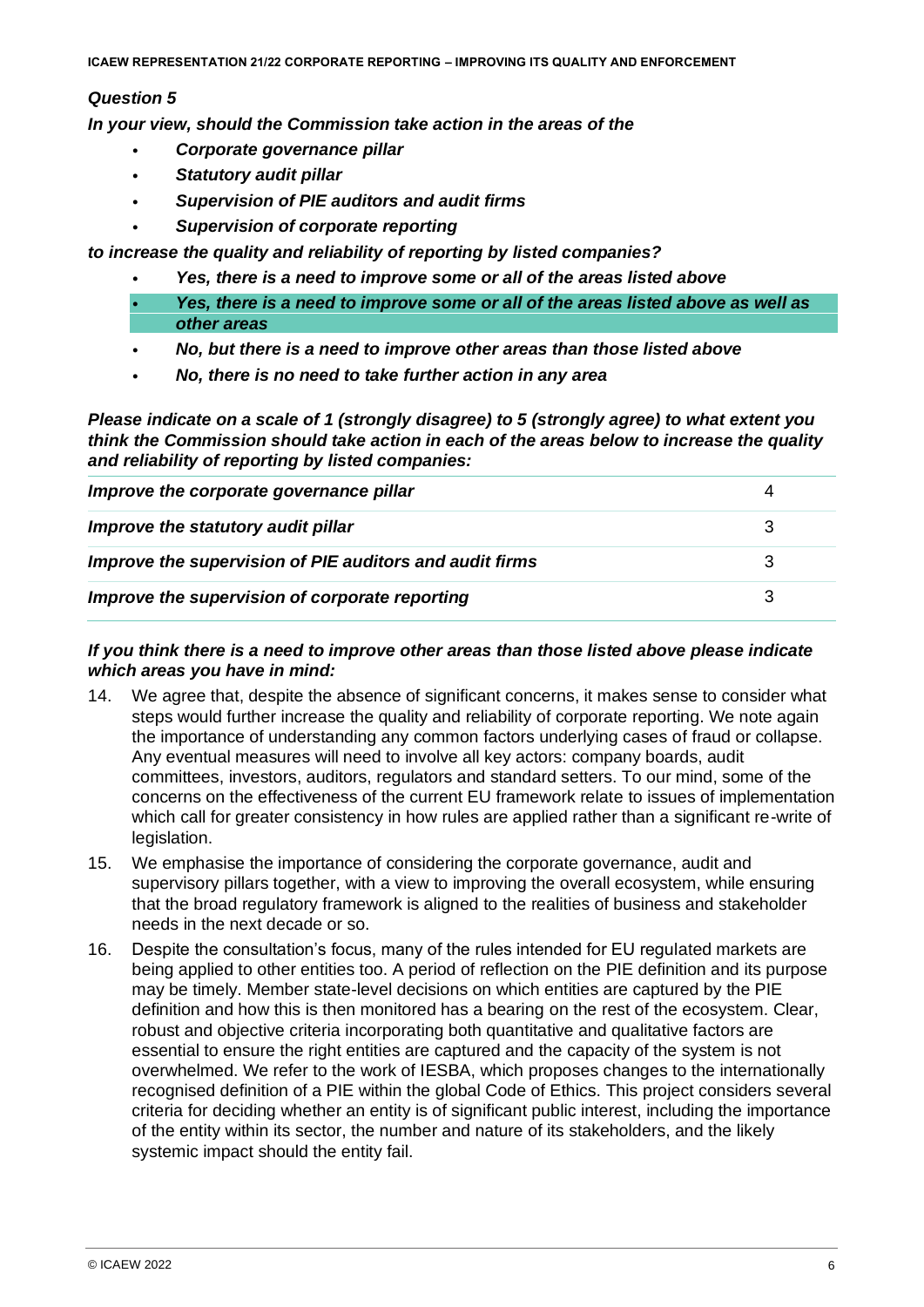### *Question 5.1*

#### *Please provide any further explanation supporting your views, and where appropriate describe what actions you would prioritise and why, with concrete examples.*

- 17. We support efforts to ensure that investors and all those who depend on the largest companies in the EU can continue to rely on high quality, transparent and reliable information. The focus should be on strengthening, rather than rebuilding, parts of the corporate reporting system so that it is best-in-class for 21st century needs.
- 18. High quality corporate reporting provides users with a clear view of business model risk, enabling informed decisions about their continuing relationships with an entity. In a healthy ecosystem all key players perform their roles to a high quality, acting in a systematic way to identify/mitigate early warning indicators against the key risks of fraud and unexpected corporate failure. The regulatory framework sets out what directors, auditors and others are required to do, what they should refrain from doing, and what will happen when those requirements are not met.
- 19. It is important to reduce the number and impact of high-profile corporate failures, but it is not possible to fully eliminate the risk of failure. Failure tends to result from broader economic shocks, capital reallocation for risk and/or the action/inaction of company directors. It is rarely due to deliberate sabotage but can be attributable to or exacerbated by fraud. Directors may respond inadequately to customer needs or take excessive financial risk: factors that should be properly controlled against and, when they occur, visible in corporate reporting.
- 20. This calls for focus on proper controls to ensure corporate reporting shows a true and fair view of a company's position and to help guard against fraud. Auditors also have a vital role to play, helping to ensure that financial statements can be trusted.
- 21. We underline the importance of an effective enforcement regime (see Q19.2). Improved corporate reporting should be a central remit for all relevant oversight bodies; regulators need to help facilitate improvement and innovation, as well as ensure compliance.

#### *Question 5.2*

*If you responded that you think that there is a need to improve the quality of corporate governance, audit, audit supervision and/or supervision of corporate reporting, at what level should action be taken, rating the relevance of each level on a scale of 1 (strongly disagree) to 5 (strongly agree)?*

| Companies themselves should take action to improve their reporting                            |   |
|-----------------------------------------------------------------------------------------------|---|
| Auditors themselves should take action to improve audits                                      | 4 |
| Audit supervisors themselves should take action to improve their functioning                  | 4 |
| Individual Member States should take action if the situation in their market<br>requires this | 4 |
| The EU should take action                                                                     | 4 |
| Several of the above should take action                                                       | 4 |

# *Question 5.3*

#### *Please provide any further explanation supporting your views expressed in question 5.2:*

- 22. Strengthening the overall ecosystem for corporate reporting needs to involve all key actors, including company boards, audit committees, investors, auditors and regulators.
- 23. We believe that there are measures that merit particular consideration and which could lead to important and achievable outcomes, including: –
	- Consideration of how the EU could help progress a multi-stakeholder initiative to develop indicators which focus on the quality of corporate reporting, alongside efforts to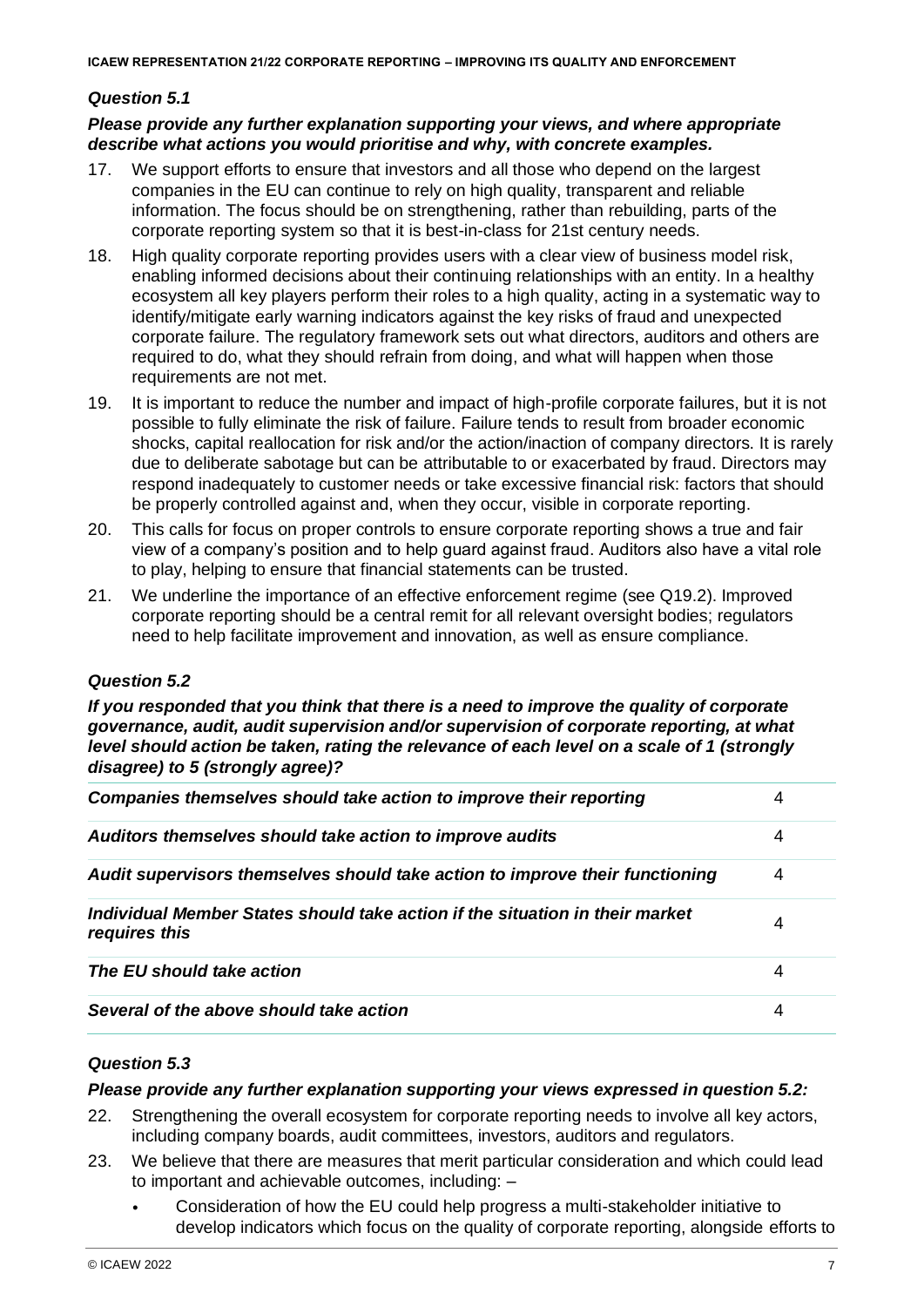establish a set of overarching audit quality objectives, supported by a wider basket of measures, including AQIs (Q4.1)

- Clarification of the responsibilities of management and auditors for internal control frameworks, including fraud and going concern. This should be accompanied by greater transparency across Europe over the consequences of failure (Q7.1, Q9.2, Q14.2)
- Encouraging a more consistent role for audit committees, including stronger dialogue between regulators, auditors and audit committees (Q7.1, Q9.2)
- Strengthening the core audit, with greater focus on fraud and going concern  $-$  as well as targeted steps to enhance audit quality, with a stronger emphasis on professional judgement (Q8.1, Q13.1, Q14.1.1, Q17.2)
- Consideration of how to ensure a more consistent and consistently robust system of corporate reporting review, based on a balanced view of the entire ecosystem (Q19.2)
- A broader reflection process on how to establish an affirming regulatory environment which facilitates improvement and innovation as well as ensuring compliance, informed by best practices in other sectors (Q13.1, Q17.1.1, Q19.1.1)
- Greater consistency across the EU in the application of existing rules to help ensure a more comparable experience for companies and audit firms active in the internal market (Q11, Q16.1).

# *Question 6*

*To what extent is there a need to modify the EU framework on corporate reporting to support the following objectives (on a scale of 1 (not at all necessary) to 5 (highly necessary)?*

| I. The green transition                                                                    | 5 |
|--------------------------------------------------------------------------------------------|---|
| II. The digital transition                                                                 | 4 |
| III. Facilitating doing business by SMEs                                                   | 4 |
| IV. Reducing burdens and/or simplify                                                       | 3 |
| V. Better Corporate Social responsibility, including tax transparency and<br>fair taxation | 5 |

#### *Question 6.1*

### *Please provide, if needed, any further explanation supporting your views expressed in question 6:*

- 24. While we are fully supportive of the overall EU objectives listed above, important work is already underway to modify the corporate reporting framework accordingly. In particular, we point to the proposals for a Corporate Reporting Sustainability Directive currently under legislative scrutiny. As noted in our response to the Commission's related feedback consultation in July 2021, we fully support the move towards a globally aligned corporate reporting system that encompasses financial and sustainability reporting.
- 25. Some of the current requirements may be excessive for smaller listed entities. Initiatives such as that on Less Complex Entities by the IAASB should be drawn on to ensure greater proportionality.
- 26. We note that initiatives such as the European Single Electronic Format (ESEF) are an important part of broader measures to enhance the digitalisation of capital markets information in the EU. For ESEF to deliver against its intended objectives, it will be important to ensure proper assurance of digital tagging (see also a related 2019 briefing paper by Accountancy Europe - https://bit.ly/3raO8iF).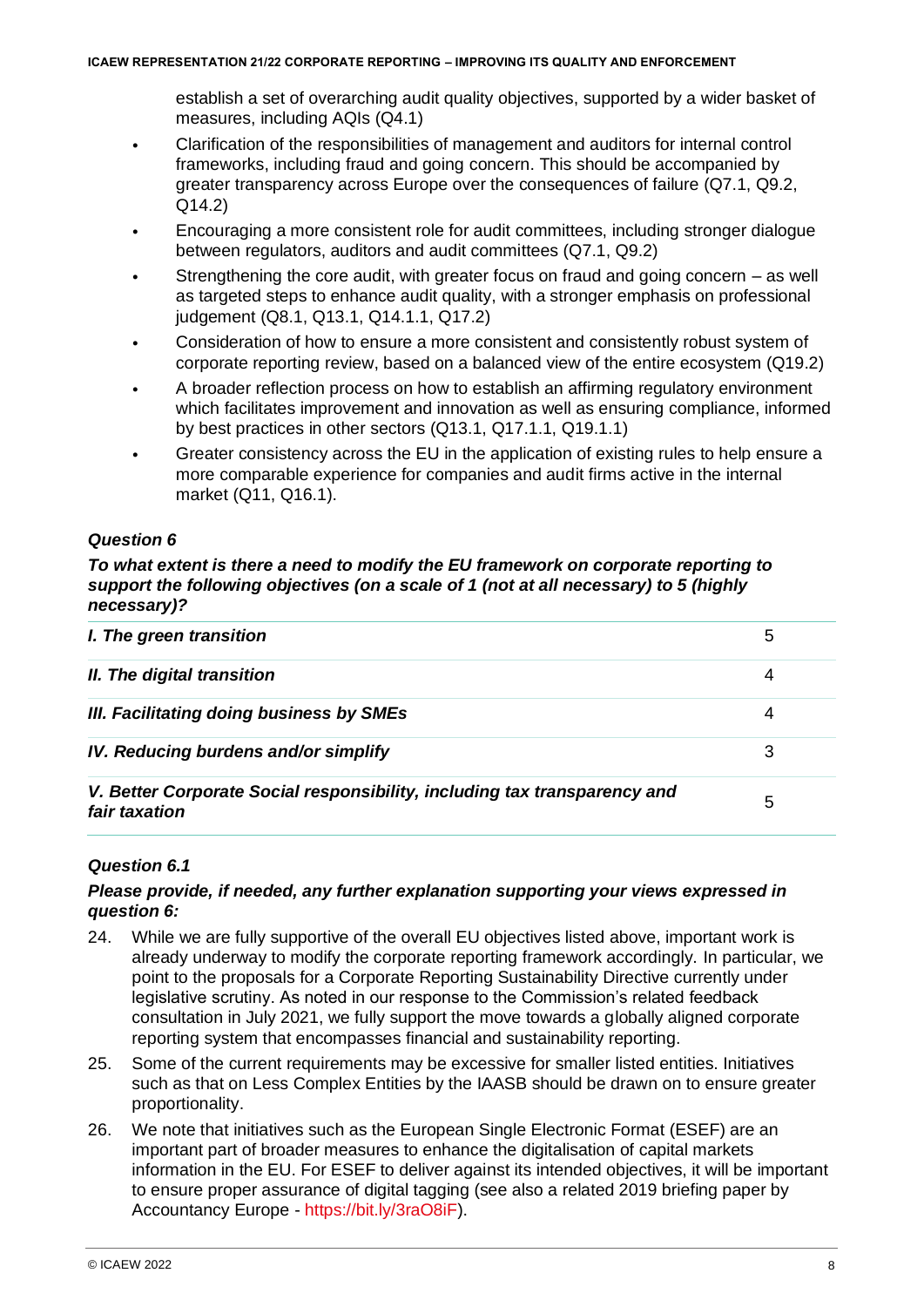### **PART II - CORPORATE GOVERNANCE**

### *Question 7*

*On a scale of 1 (low) to 5 (high), how do you assess the effectiveness, efficiency, and coherence of the key features of the EU framework on corporate governance, considering how they underpin quality and reliability of corporate reporting?*

| <b>Topic</b>                                                                           | I. Effectiveness in<br>reaching its<br>objective | II. Efficiency: has the III.<br>framework been<br>cost effective | <b>Coherence with</b><br>relevant EU rules |
|----------------------------------------------------------------------------------------|--------------------------------------------------|------------------------------------------------------------------|--------------------------------------------|
| a) Board<br>responsibilities for<br>reporting                                          | 3                                                | 3                                                                | 3                                          |
| b) Liability of<br>company boards for<br>reporting                                     | 3                                                | n/a                                                              | 3                                          |
| c) Obligation to<br>establish an audit<br>committee                                    | 3                                                | 3                                                                | 3                                          |
| d) Rules on the<br>composition of the<br>audit committee                               | 3                                                | 3                                                                | 3                                          |
| e) Tasks of the audit<br>committee                                                     | 3                                                | 3                                                                | 3                                          |
| f) External position of<br>the audit committee<br>(eg, in relation to<br>shareholders) | $\overline{2}$                                   | $\overline{2}$                                                   | 2                                          |

#### *Question 7.1*

*Please describe the main issues you see, if any, as regards corporate governance (role boards, audit committee role, shareholders and other stakeholders) and, where possible, please provide concrete examples and evidence supporting your assessment.* 

*You may consider the following aspects:* 

- *Are there factors that have reduced the effectiveness / rendered the relevant EU framework less effective than anticipated? Which rules have proven less effective than anticipated?*
- *Is there room to improve efficiency via further simplification?*
- *Are existing provisions coherent with each other?*
- 27. A more robust regime for accountability over internal control could make real improvements to company resilience, reduce the risk of fraud and reduce the cost of capital. The Sarbanes-Oxley (SOX) regime in the US requires the CEO and CFO to certify that the internal control system provides them with all the information needed to monitor and manage the company, and that they have evaluated the internal control system and found it either sufficient or identified key weaknesses (see also Q9.2).
- 28. Audit committees are a key feature of effective corporate governance but differ widely between sectors, types of entity and countries. For instance, the role and impact of audit committees in the financial services sector can be substantively different to those in other, less heavily regulated sectors. This makes it very difficult to provide single assessments of effectiveness and efficiency.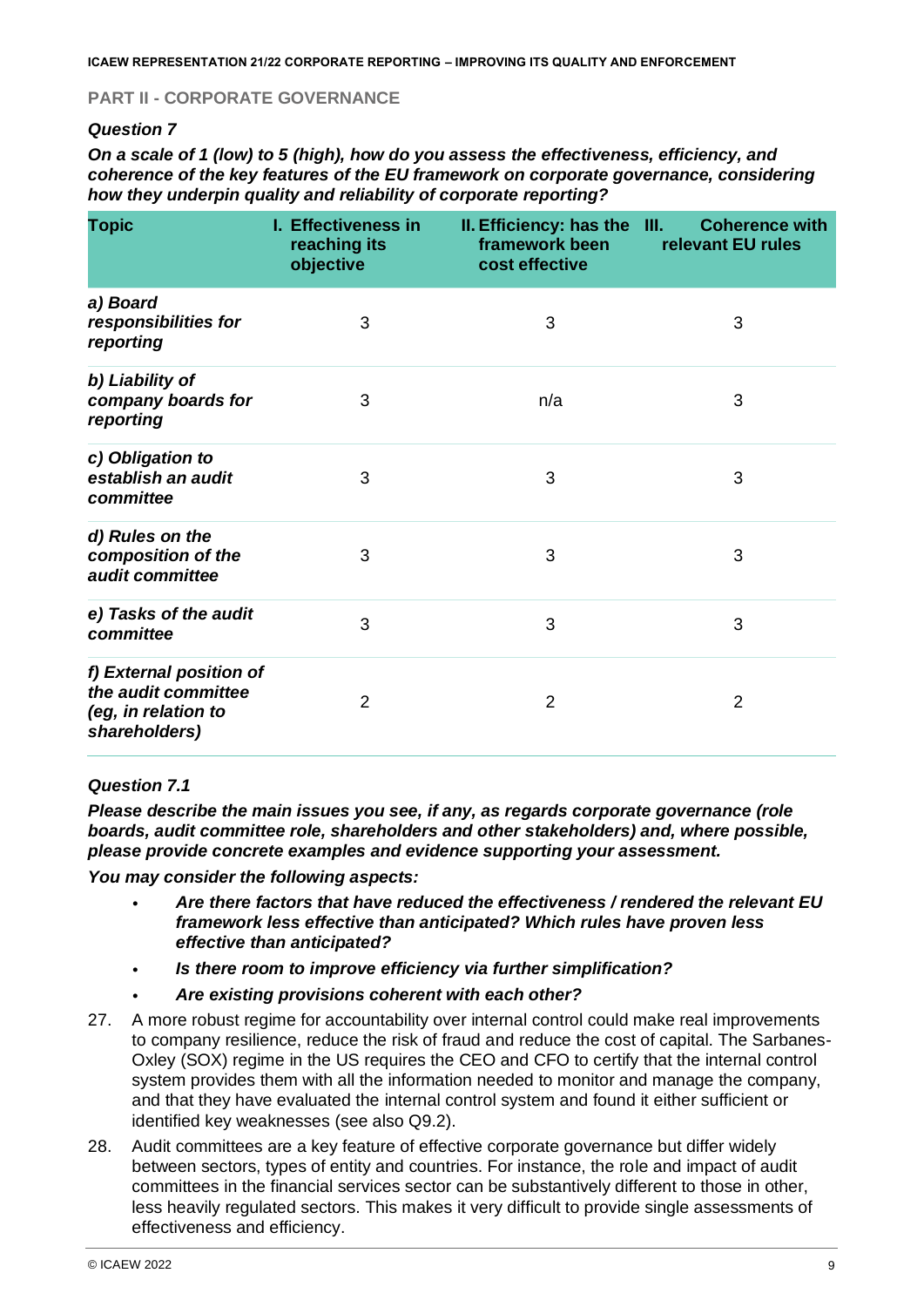- 29. Qualitative research undertaken by ICAEW and Deloitte (https://bit.ly/3H0OuxQ) covering audit committees in 13 member states in 2017 and 2019 suggests that they generally have a positive impact in relation to core areas of responsibilities but face a number of issues, including:
	- Challenges in ensuring an appropriate mix of skills and experience as well as a diverse representation of individuals with an independent mindset
	- Significant increases in demands on time, particularly for regulated entities
	- Mixed levels of support provided by boards and/or management, including inconsistent access to training
	- Very differing approaches to assessing audit committee performance
	- Varying levels of engagement with shareholders and regulators, strongly influenced by an entity's corporate structure, ownership and sector of activity
	- Challenges in finding the appropriate balance between engaging and challenging management and the external auditor
	- Limited systematic assessments of audit quality
	- Differing approaches to risk management, often dependent on corporate form.

#### *Question 8*

*Considering the level of material departures from IFRS reported in the ESMA report on Enforcement and regulatory activities of European enforcers in 2020, to what extent (on a scale of 1 (not at all) to 5 (to a very large extent)) can such departures be attributed to deficiencies of the EU framework on corporate governance?* 

2

#### *Question 8.1*

#### *Please explain the main issues you see, and, where possible, please provide concrete examples and evidence supporting your assessment.*

- 30. As noted in our response to Q18.1 we have concerns over the consistency and comparability of the member state data underlying the ESMA report which may point to issues of application and/or divergent inspection approaches between member state authorities.
- 31. Nonetheless, we consider that there is room to improve features of the existing EU framework on corporate governance to help raise the overall quality of corporate reporting. The starting point for any such improvements should be a focus on targeted measures to better enable companies to manage and/or mitigate key risks, including fraud, going concern, digital and sustainability matters. Recent Accountancy Europe papers provide some useful thinking on fraud and going concern (https://bit.ly/3unkSqF). As set out above (Q7.1), such measures should strengthen effective controls over company reporting while bringing greater consistency to audit committees.
- 32. We note the importance of encouraging a broader ecosystem of scrutiny that has the time and resources to properly consider corporate reporting. Corporate reporting must inform – not substitute – rigorous analysis of information and sound judgement on the part of users (and regulators).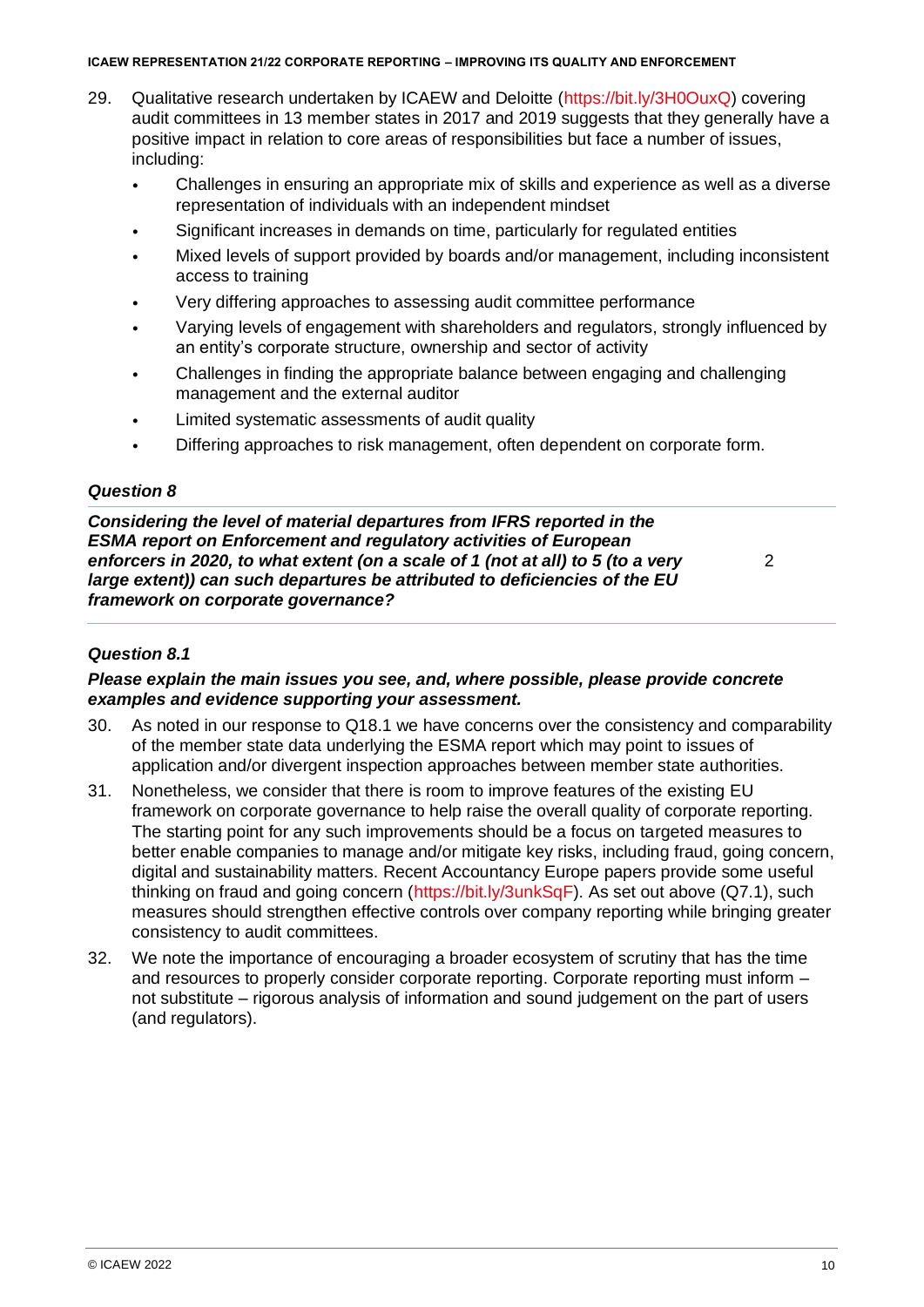*How effective and efficient would the following actions be in increasing the quality and reliability of reporting by listed companies, on a scale of 1 (Not effective/efficient) to 5 (Very effective/efficient)?*

| <b>Areas</b>                                                                                                                                                                                                                                     | I. Effectiveness II. Efficiency in | terms of cost /<br>benefits of<br>action |
|--------------------------------------------------------------------------------------------------------------------------------------------------------------------------------------------------------------------------------------------------|------------------------------------|------------------------------------------|
| a) Strengthen the (collective) responsibilities of the<br>board / tasks for reporting / liability of boards for<br>incorrect reporting                                                                                                           | 4                                  | 4                                        |
| b) Require proper expertise of specific board members<br>in relation to corporate reporting (internal controls,<br>accounting framework, sustainability reporting, etc.)                                                                         | $\overline{4}$                     | 4                                        |
| c) Increase the responsibilities of specific board<br>members (eg, Chief Executive Officer) or the Chief<br><b>Financial Officer) and their liability on corporate</b><br>reporting                                                              | 3                                  | 3                                        |
| d) Give company boards an explicit responsibility to<br>establish effective risk management and internal control<br>systems for the preparation of corporate reporting,<br>including as regards controls for risks of fraud and<br>going concern | 5                                  | 5                                        |
| e) More transparency of company boards about the<br>effectiveness of the companies' risk management and<br>report on the actions undertaken during the reporting<br>period                                                                       | 5                                  | 5                                        |
| f) Remove exemptions in EU legislation for establishing<br>an audit committee                                                                                                                                                                    | 5                                  | 5                                        |
| g) Increase the tasks of the audit committee, eg, for<br>providing assurance on internal control systems for the<br>avoidance of risk and fraud and going concern                                                                                | 4                                  | 4                                        |
| h) Strengthen the external position of the audit<br>committee (eg, vis-à-vis the auditor or by reporting to<br>shareholders)                                                                                                                     | 4                                  | 4                                        |
| i) Require the setting up of specific whistle blowing<br>procedures inside listed companies and supervisors of<br>corporate reporting to strengthen the protection of<br>whistle blowers                                                         | 4                                  | 4                                        |
| j) Require auditors to provide assurance on the systems<br>and internal controls implemented by the board,<br>including fraud, going concern and related reporting<br>requirements                                                               | 5                                  | 5                                        |
| k) Strengthen the role of shareholders on corporate<br>reporting                                                                                                                                                                                 | 4                                  | 4                                        |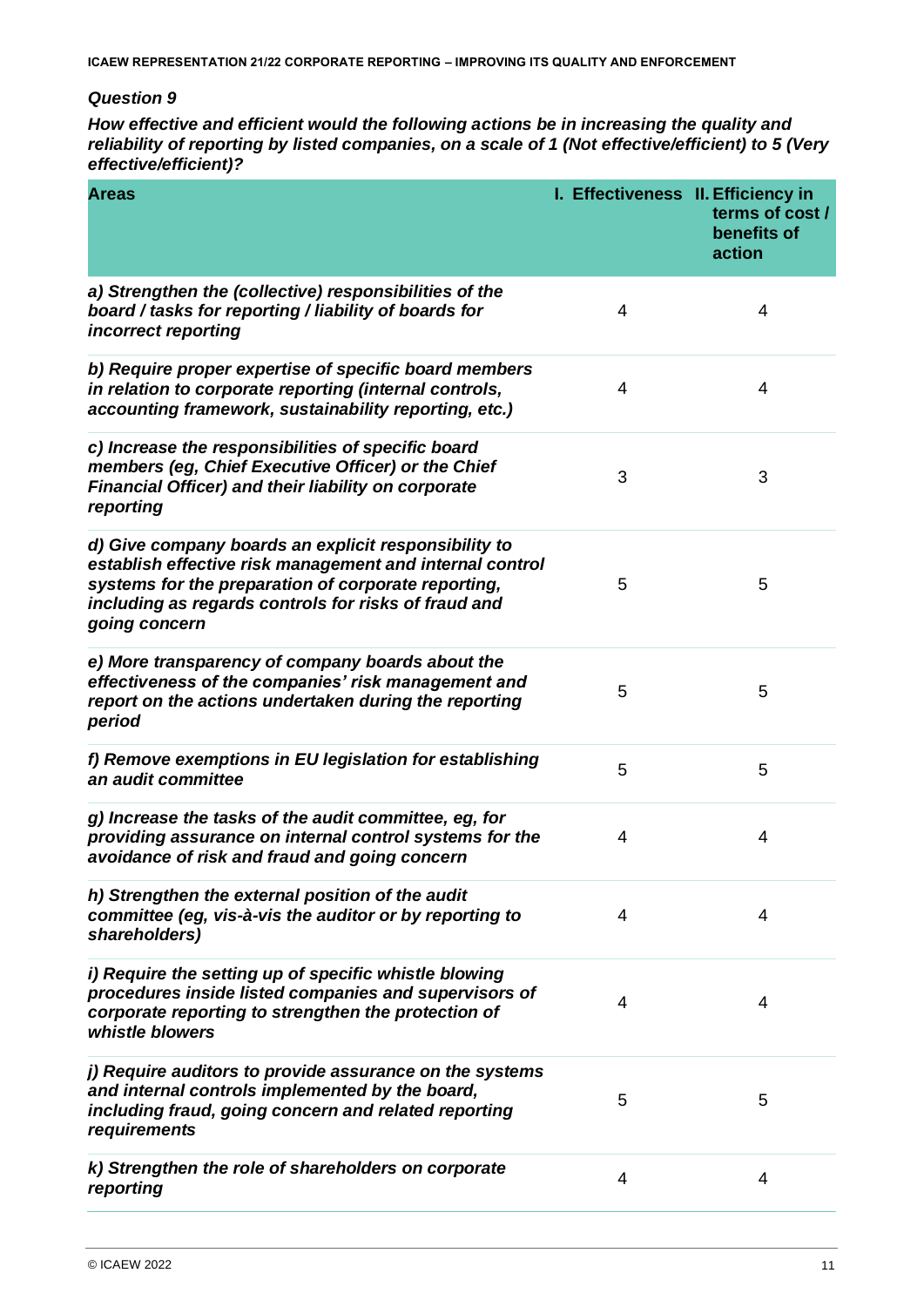### *Question 9.1*

### *Have you identified other actions that would effectively and efficiently increase the quality and reliability of reporting by listed companies?*

33. Yes

### *Question 9.1.1*

### *If you have replied 'yes' to question 9.1 please explain which action(s) you have in mind.*

- 34. In the UK there has been considerable focus on the benefits of introducing a Resilience Statement. We believe achieving better visibility of resilience, without leading to boilerplate reporting, could help affect real change. If done properly, a Resilience Statement could pave the way to more qualitative disclosures on why an entity is viable in addition to what it has done to mitigate the risk that it might not be viable. This could be accompanied by wider use by companies of reverse stress testing. We explore the benefits of reverse stress testing in our 2020 paper, *Coronavirus: Introducing reverse stress testing* (https://bit.ly/3AvKYZU).
- 35. As noted in our responses to Q5.1 and Q19.1.1, we believe that improved corporate reporting should be a central remit for all relevant oversight bodies, focused on the creation of an affirming regulatory environment which facilitates improvement and innovation as well as ensuring compliance. This should include greater sharing of best corporate governance practices at both national and European level.

#### *Question 9.2*

#### *Please provide any details to support your views. Any evidence, including on expected benefits and costs of such action is welcome.*

- 36. We would strongly support clarification of the responsibilities of management and auditors for internal control frameworks, including fraud and going concern. This should include enhanced responsibility for internal controls, as well as a public statement on the effectiveness of internal controls, with auditor attestation. It should also be accompanied by greater transparency across Europe over the consequences of failure.
- 37. The principal benefits of such a regime are likely to be broadly similar to those experienced in the US under the SOX regime, including better corporate discipline, consistency, more robust challenge to management, fewer restatements, and fewer opportunities for individuals to undertake undetected material fraud. A simple transplant of the SOX regime into the EU is unlikely to be successful. Rather, consideration should be given to strengthening the internal controls framework around the following principles:
	- A high-level regime focused on the largest PIEs which ensures documentation and testing of key controls, accompanied by meaningful and effective granular detail to ensure real improvements
	- The involvement of external auditors and enabling audit committees to challenge management more robustly.
- 38. Audit committees can be a key component in an effective corporate governance and audit ecosystem. Where effective, they help ensure that the interests of investors and other stakeholders are adequately protected. Stronger dialogue between regulators and audit committees would enable issues of concern to be aired and good practice shared. "Improvement regulators" will need to be able to obtain evidence and disseminate best practice and areas requiring improvement in relation to audit committees.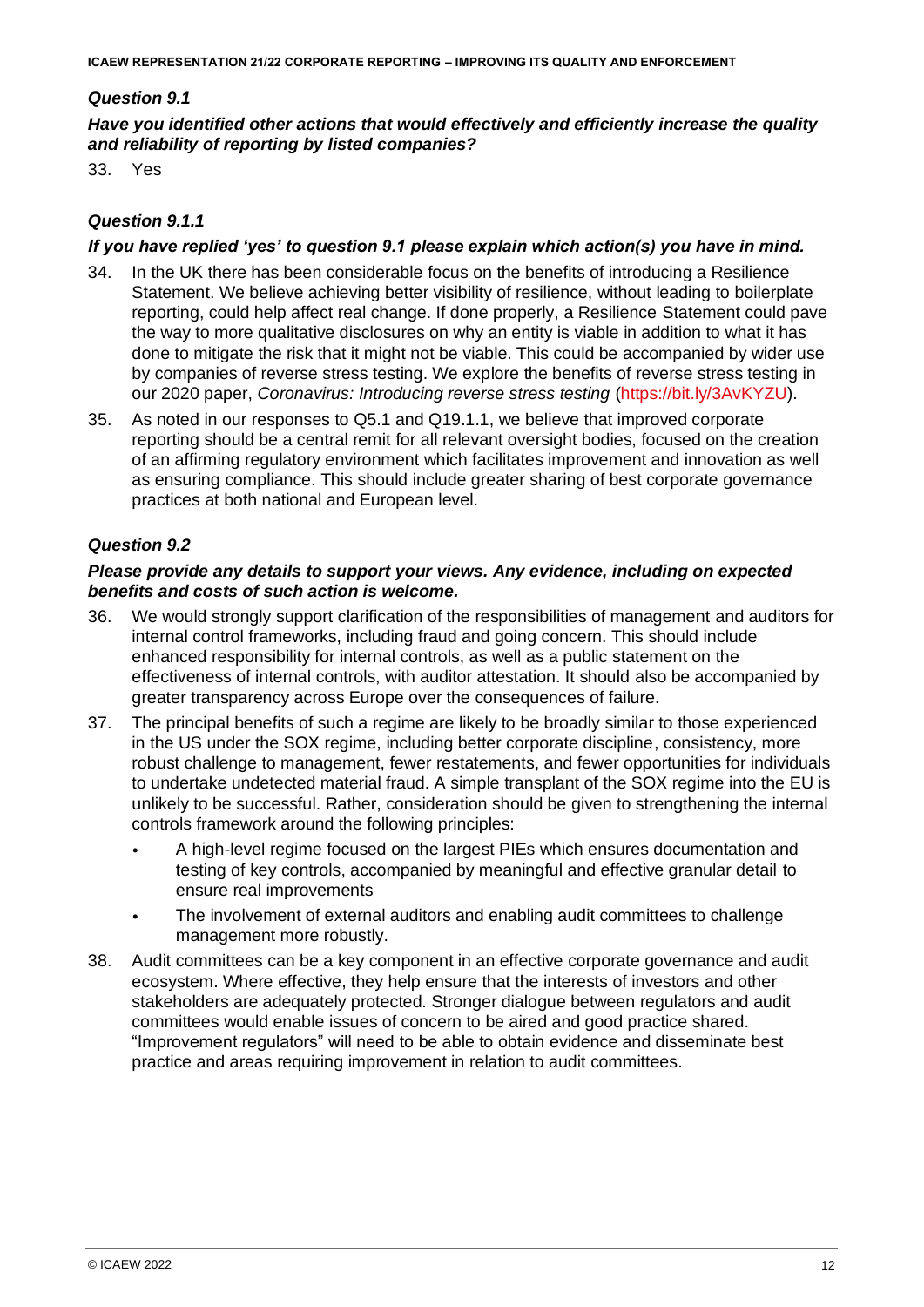### **PART III – STATUTORY AUDIT**

#### *Question 10*

*On a scale of 1 (low) to 5 (high), how do you assess the effectiveness, efficiency and the coherence with other relevant EU frameworks of the key features of EU audit legislation in so far as it applies to PIE auditors and audit firms:*

| <b>Topic</b>                                                                                                                              | <b>I. Effectiveness in</b><br>reaching its<br>objective | II. Efficiency: has the III. Coherence with<br>framework been<br>cost effective | relevant EU rules |
|-------------------------------------------------------------------------------------------------------------------------------------------|---------------------------------------------------------|---------------------------------------------------------------------------------|-------------------|
| a) The rules on<br>independence of<br>auditors/audit firms<br>and absence of<br>conflicts of interest                                     | 4                                                       | 3                                                                               | $\overline{2}$    |
| b) The rules on the<br>content of the audit<br>and of the audit report                                                                    | $\overline{2}$                                          | 3                                                                               | 3                 |
| c) The rules<br>applicable to non-<br>audit services                                                                                      | 3                                                       | 3                                                                               | 3                 |
| d) The rules on<br>auditor/audit firm<br>rotation                                                                                         | 3                                                       | 3                                                                               | $\overline{2}$    |
| e) The rules on<br>transparency<br>(transparency report,<br>additional reports to<br>other parties / audit<br>committees/<br>supervisors) | 4                                                       | 4                                                                               | 4                 |

#### *Question 11*

*Please describe the main issues you see, if any, in the audit pillar and, where possible, please provide concrete examples and evidence supporting your assessment:*

*You may want to consider the following aspects:*

- *Are there factors that have reduced the effectiveness / rendered the relevant EU framework less effective than anticipated? Which rules have proven less effective than anticipated?*
- *Is there scope to improve efficiency via further simplification?*
- *Are existing provisions coherent with each other?*
- 39. We note that institutional and cultural differences between European countries impacts implementation of EU legislation. Recent academic research on the implementation of the 2014 EU audit package in Italy and the UK highlights the differential impact on auditors in the two countries with different corporate governance traditions (https://bit.ly/3rKID9j).
- 40. Use of member state options in applying current EU audit rules has led to a patchwork approach, particularly in relation to the prohibition of non-audit services and mandatory audit rotation. Research undertaken by Accountancy Europe suggests that there are 13 different auditor rotation regimes in place across the EU (https://bit.ly/3Gq1UC4).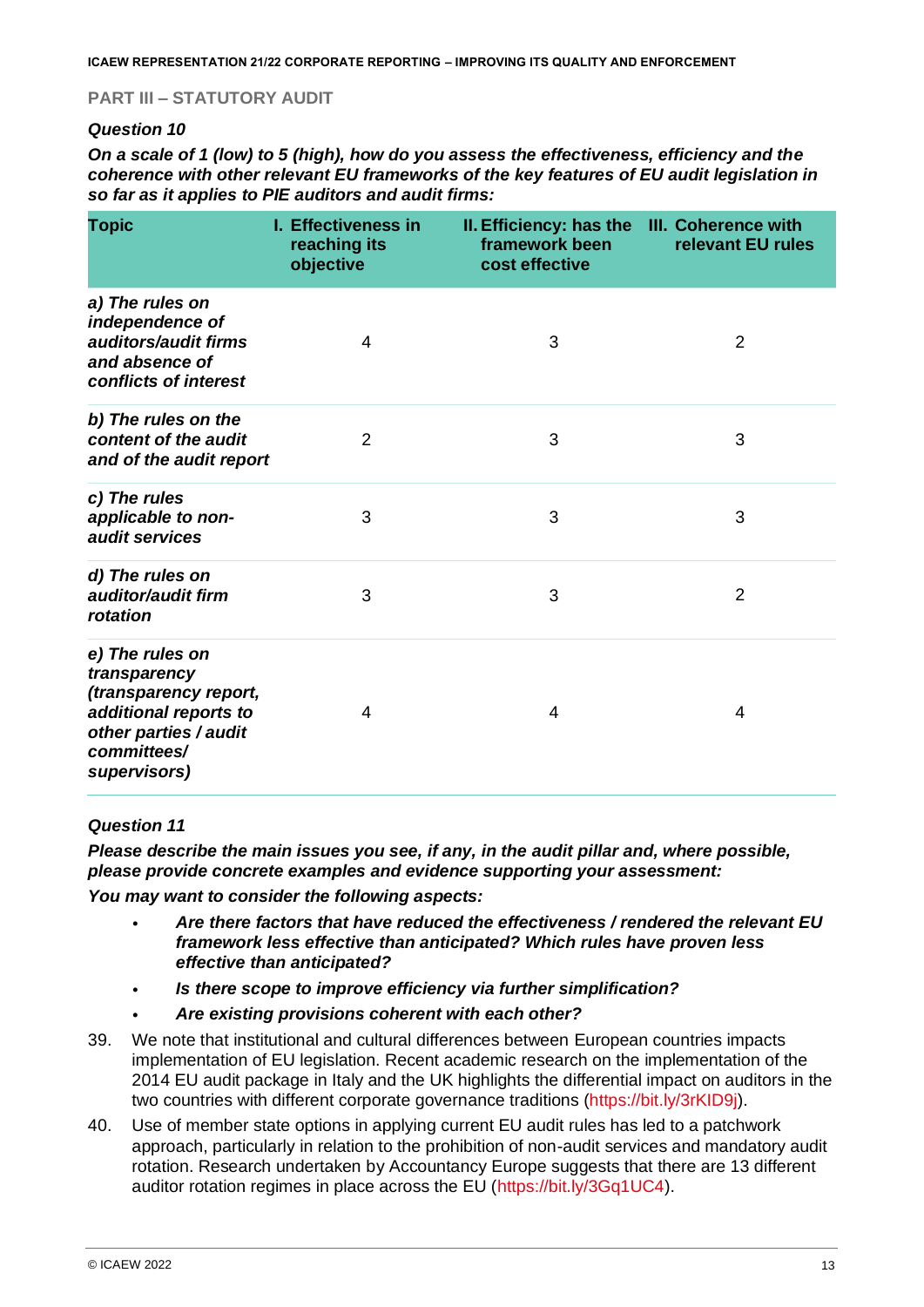- 41. Inefficient implementation can also undermine effectiveness. This may point to the need for greater consistency of implementation rather than a substantive re-write of the framework. Greater focus on how rules are applied across the EU could help ensure a more consistent experience for both companies and audit firms active across the internal market.
- 42. While EU legislation already sets strict rules on the provision of non-audit services, we would encourage more attention to the core ethical principles underpinning such rules. Consideration might also be given to promoting greater commonality of definitions. Such reflections need to be future-oriented, focused on areas where additional assurance services may help enhance audit quality in the public interest. We note here that the terminology adopted by the revised IESBA Code of Ethics which centres on non-assurance services rather than non-audit services may be helpful.
- 43. While the consultation is focused on PIEs, we caution against 'scope creep' to SMEs.

# *Question 12*

*On a scale of 1 (strongly disagree) to 5 (strongly agree), please share to which extent you agree to the following statements.*

| <b>Question</b>                                                                                                                   | <b>Scale</b> |
|-----------------------------------------------------------------------------------------------------------------------------------|--------------|
| I. Statutory audits contribute as much as is possible to the quality<br>and reliability of corporate reporting by PIEs            | 4            |
| II. I am satisfied with the role of the statutory auditors / audit firms of<br><b>PIEs</b>                                        | 4            |
| III. The work of auditors is reliable so I trust their assessment and<br>reports and their work inspires trust in capital markets | 4            |
| IV. There is not enough choice for public interest entities in finding an<br>audit firm at appropriate costs                      | 4            |
| V. Joint audits contribute to the quality of audit                                                                                | 3            |

# *Question 12.1*

### *If you want to add any comments, and/or mention specific issues you see you can insert them here. Where possible, please provide concrete examples and evidence supporting your assessment:*

- 44. The FRC's 2021 Audit Quality Review based on a sample of UK PIE audits points to professional scepticism and challenge of management as areas which may need enhancing. ICAEW's latest non-PIE audit monitoring report suggests that audit quality remains broadly stable; evidence, documentation and identification/assessment of risk are areas for improvement. As the largest UK Recognised Supervisory Body, ICAEW monitors non-PIE audits undertaken by firms of all sizes.
- 45. We recognise that more choice is needed, particularly in the market for the largest audits. The Commission's market monitoring report and Audit Analytics data show fewer firms undertaking PIE audits. ICAEW saw a 23% reduction in registered audit firms (2015-2019). The declines may reflect increasing regulatory obligations, merger activity and/or loss of customers. Better understanding of the causes of decline would facilitate the design of policies to help reverse (rather than worsen) this trend (see also Q14.2, Q15.1).
- 46. Joint/shared audits are rarer than they used to be. The global reach of the largest firms means that a single firm can perform the entire group audit. In theory, the involvement of two firms should improve audit quality by encouraging different perspectives, greater levels of review and other quality control processes, and stronger management challenge. But it can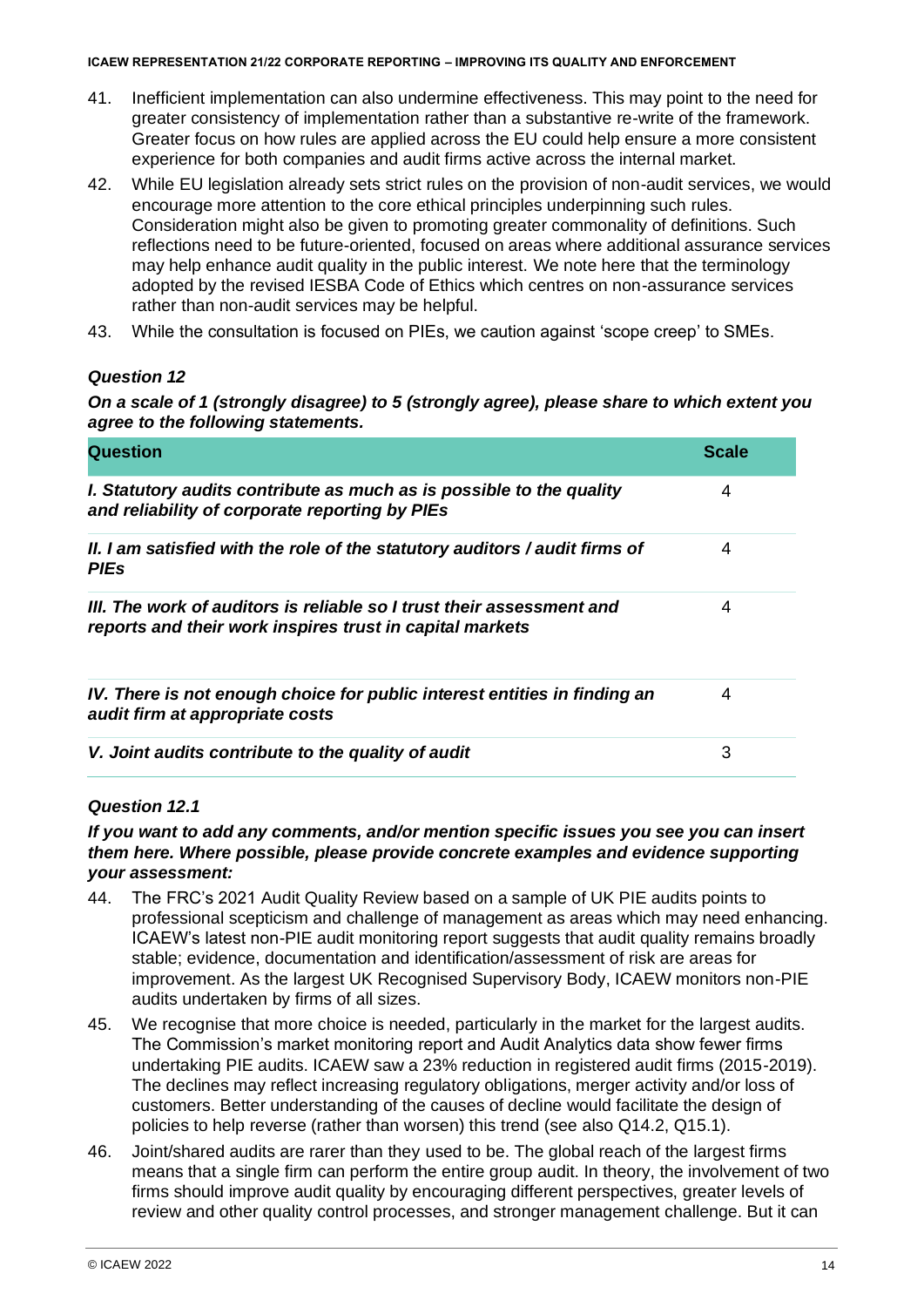create scope for duplication or for issues to be overlooked. Measuring the effect on audit quality is challenging. It is difficult to separate the effects of involving another firm from other factors (eg, business environment, legal systems, insurance considerations, regulator behaviour, corporate governance requirements). The research evidence (eg, ECRI 2021, https://bit.ly/3J2XtiF) does not provide compelling positive support for the impact of joint audits on audit quality, nor does it suggest any significant deterioration in audit quality where joint audits have been replaced with audits by a single firm.

# *Question 13*

*The audit quality issues that occur most often at EU level are*

- *deficiencies in audit firms' internal quality control system*
- *the lack of, or inappropriate, monitoring of high-risk audited entities*
- *and the lack of audit evidence and documentation*

*To what extent can these quality issues be attributed to deficiencies in the EU legal and supervisory framework for statutory audit (on a scale of 1 (not at all) to 5 (to a very large extent))?*

3

#### *Question 13.1*

#### *Please explain, and where possible, provide evidence for your assessment under question 13:*

- 47. It is not straightforward to define or measure audit quality. One approach, common in some European countries, confines audit quality to compliance with auditing standards and legal requirements. If compliance is the sole determinant of audit quality, it is critical that standards and regulations are fit for purpose and that changes to them demonstrably impact auditor behaviour. A second approach, applied in other countries with varying degrees of rigour, requires auditors to do more than just comply with standards and rules in order to achieve audit quality. If this approach is right, it is critical that auditors, audit regulators, auditing standard-setters and other stakeholders are all clear, at least in general terms, about what more is needed and when.
- 48. Changes to legislation, regulation and standards all take time; in the meantime there are immediate steps that can be taken to improve audit quality. In our paper, *Audit quality: how to raise the bar*, we suggest a series of measures which could be taken (see Q4.1, Q14.1.1). We also note that most firms are in the process of implementing ISQM1, which should further enhance their systems of internal control and management. We suggest that this is given time to bed in.
- 49. We stress the importance of an affirming regulatory environment which facilitates improvement and innovation as well as ensuring compliance. This could include better sharing of audit quality results and best practice. The aspirations of the US PCAOB and the Canadian Public Accountability Board could provide inspiration. In the UK, a recent FRC paper *What Makes a Good Audit?* (https://bit.ly/3J6styh) also sets out good practice. We believe a stronger emphasis on professional judgement and a better exercise of scepticism should underpin oversight bodies' inspection regimes. Use of tools such as root cause analysis could help firms boost quality in cases where audit deficiencies are identified.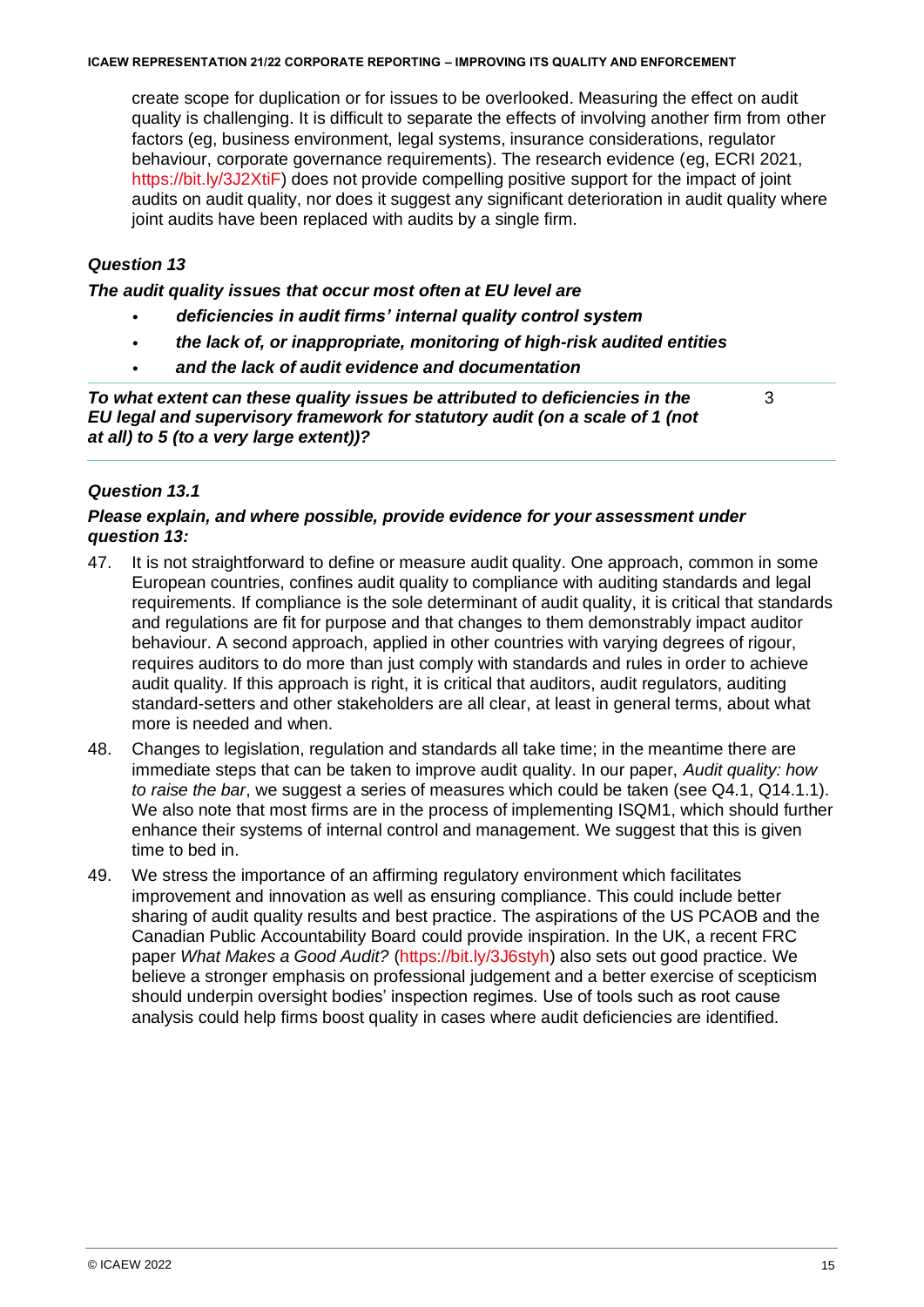*How effective and efficient would the following actions be in increasing the quality of statutory audits of PIEs? On a scale of 1 (not effective/efficient) to 5 (very effective/efficient)?*

| <b>Areas</b>                                                                                                                                                                                                                | I. Effectiveness II. Efficiency in | terms of cost /<br>benefits of<br>action |
|-----------------------------------------------------------------------------------------------------------------------------------------------------------------------------------------------------------------------------|------------------------------------|------------------------------------------|
| a) Ask auditors to disclose how they have assured the<br>directors' statement on material fraud, and what steps<br>they have taken to assess the effectiveness of the<br>relevant internal controls and to detect any fraud | 5                                  | 4                                        |
| b) Strengthen the informational value of audit reports                                                                                                                                                                      | 4                                  | 3                                        |
| c) Improve the internal governance of audit firms                                                                                                                                                                           | $\overline{4}$                     | n/a                                      |
| d) Incentivise or mandate the performance of joint audits<br>for PIEs, including to enhance competition on the PIE<br>audit market                                                                                          | 3                                  | 3                                        |
| e) Further harmonise the rules on mandatory rotation                                                                                                                                                                        | 3                                  | 3                                        |
| f) Limit the scope for statutory auditors and audit firms<br>to provide non-audit services                                                                                                                                  | 3                                  | 3                                        |
| g) Increase or eliminate caps on auditor liability, at least<br>for cases of gross negligence of statutory auditors                                                                                                         | 1                                  | 1                                        |
| h) Limit the number of Member State options in the EU<br>Audit framework to ensure consistency across the EU<br>and to incentivise cross-border statutory audits                                                            | $\overline{4}$                     | 4                                        |
| i) The creation of a passporting system for PIE auditors<br>and audit firms, allowing auditors to provide their<br>services across the Union based on their approval in a<br><b>Member State</b>                            | $\overline{4}$                     | 3                                        |

#### *Question 14.1*

*Have you identified other actions that would effectively and efficiently increase the quality and reliability of statutory audits of PIEs?*

50. Yes

#### *Question 14.1.1*

#### *If you have replied 'yes' to question 14.1 please explain which action(s) you have in mind.*

- 51. Company boards, audit committees, auditors, investors, audit regulators and auditing standard-setters all have a role to play and a responsibility for audit quality. Our paper, *Audit quality: how to raise the bar* (see also Q4.1, Q13.1), sets out a number of recommendations, including:
	- Boards should do more to ensure that audit committees are properly equipped to provide a robust level of challenge to management and auditors. Audit regulators should do more to align the behaviours of audit inspectors with their aims and objectives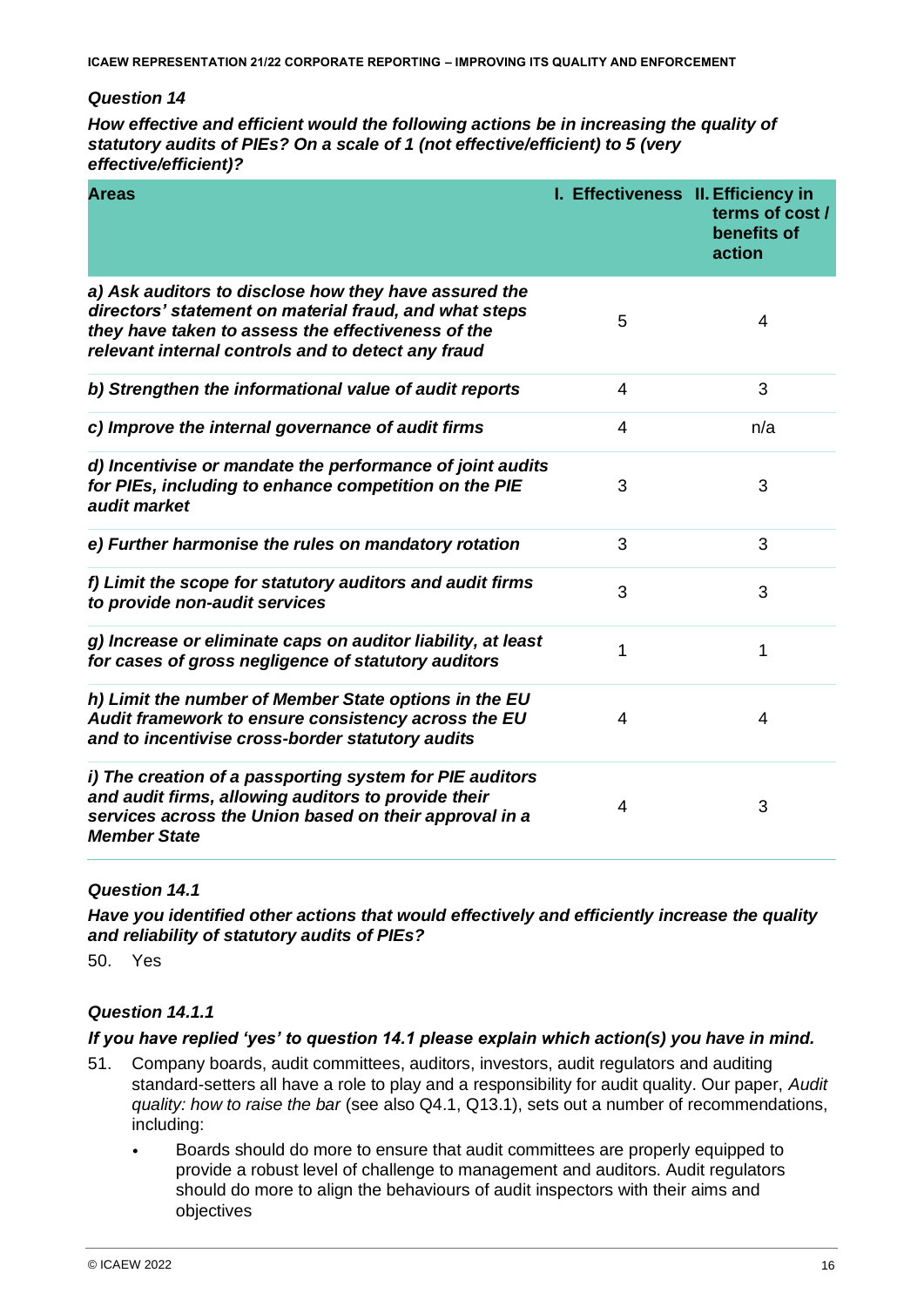- Audit regulators, audit committees, investors and auditors need to work together to develop a basket of measures to help assess audit quality, including a framework and methodology for the calculation and reporting of AQIs
- Audit firms should continue to develop tools and techniques for flagging and managing manipulative and deceptive behaviour. Auditing standard-setters and policy makers should consider the additional tools auditors need to deal with such behaviour effectively
- Entities and audit firms should evaluate the costs and benefits associated with enhanced engagement with experts and specialists
- Firms of all sizes should consider adopting at least simple forms of root cause analysis at the engagement level
- Auditors and audit committees need to work to raise the profile of transparency reports. Audit regulators and investors need to use the information now available to further the debate on their role in promoting audit quality
- Standard-setters should take the opportunity to consider alternatives to the existing assumptions and models underlying auditing standards with a view to ensuring that high quality audit remains a relevant and valued service.

### *Question 14.2*

#### *Please provide any details to support your views. Any evidence, including on expected benefits and costs of such action is welcome.*

- 52. The introduction of an Audit and Assurance Policy could improve understanding over the levels of assurance obtained over different elements of corporate reporting. Enabling companies to enhance their core financial statement audit with assurance over key strategic risk areas (eg, climate change adaptation, cybersecurity) could also help address the risks of fraud and failure. We would be happy to share details.
- 53. No audit firm wants to miss a material fraud. Many are taking practical steps to increase the rigour of work around fraud (eg, mandating training, use of sophisticated analytical techniques, developing new forensic tools and skills). Supervisors can play a key role in disseminating good practice, potentially also establishing fraud registers with due safeguards. This needs to go together with an enhanced internal control regime (see Q9.2).
- 54. We support the need to increase choice in the market for the largest audits. Most options discussed may not achieve substantial change quickly. In a UK context, we have noted that a combination of market share cap and managed shared audit may lead to positive change. Regulation and liability have important implications for efforts to increase competition and encourage innovation. If operating in PIE markets requires significant additional time for audit firms to respond to regulatory demands, then barriers to entry will persist. Fewer regulatory disincentives and less regulatory fragmentation will also help choice in the market. Addressing issues around passporting of qualifications, removing barriers to raising external capital, facilitating use of digital tools and encouraging more proportionate liability frameworks (also easing access to commercial insurance) could attract new and alternative entrants to the market. It could enhance the evolution of governance and investment in quality-of-service provision across countries by all firms, providing a more consistent experience for companies active across the EU.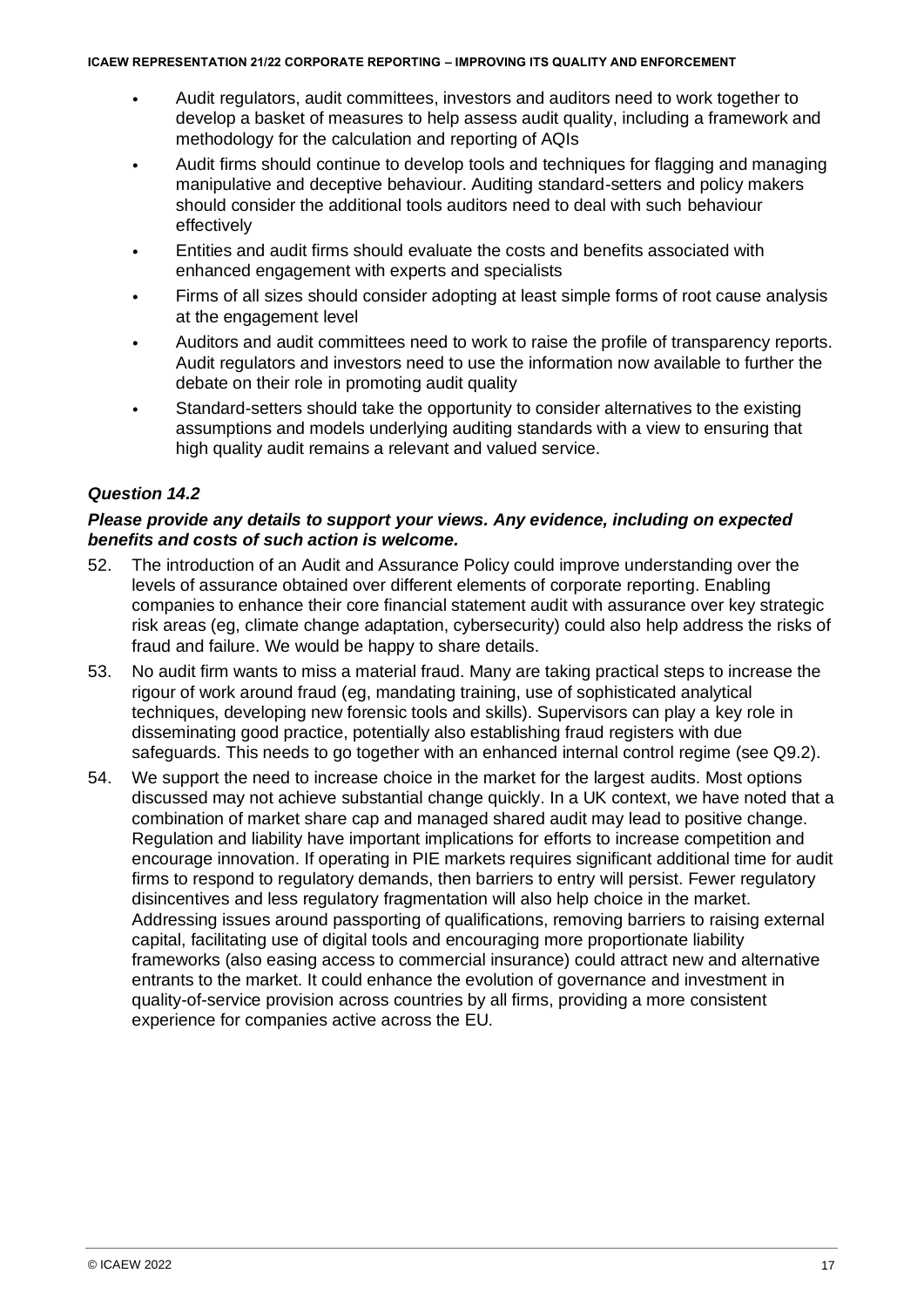#### **PART IV – SUPERVISION OF PIE STATUTORY AUDITORS AND AUDIT FIRMS**

#### *Question 15*

*On a scale of 1 (low) to 5 (high), how do you assess the effectiveness, efficiency, and coherence of the key features of the EU supervisory framework for PIE statutory auditors and audit firms?*

| <b>Topic</b>                                                                           | <b>I. Effectiveness in</b><br>reaching its<br>objective | II. Efficiency: has the III. Coherence with<br>framework been<br>cost effective | relevant EU rules |
|----------------------------------------------------------------------------------------|---------------------------------------------------------|---------------------------------------------------------------------------------|-------------------|
| a) The supervision of<br><b>PIE statutory auditors</b><br>and audit firms in the<br>EU | 3                                                       | 3                                                                               | 3                 |
| b) The establishment<br>and operation of<br>national audit<br>oversight bodies         | 3                                                       | 3                                                                               | 3                 |
| c) The Member State<br>systems for<br>investigations and<br>sanctions                  | 3                                                       | 3                                                                               | 3                 |
| d) The role of the<br><b>CEAOB</b>                                                     | 3                                                       | 3                                                                               | 3                 |

#### *Question 15.1*

*Please describe the main issues, if any, you see in relation to the supervision of statutory auditors and audit firms and, where possible, please provide concrete examples and evidence supporting your assessment:*

*You may want to consider the following aspects:*

- *Are there factors that have reduced the effectiveness / rendered the relevant EU framework less effective than anticipated? Which rules have proven less effective than anticipated?*
- *Is there scope to improve efficiency via further simplification?*
- *Are existing provisions coherent with each other?*
- 55. There are significant differences in supervisory structures and approaches across the EU (and beyond), making it difficult to provide a single assessment of their effectiveness and efficiency. Such differences may reflect the level of maturity of oversight bodies, the resources available to them, organisational culture as well as the broader administrative and legal context.
- 56. Based on peer-to-peer exchanges, including via the Quality Assurance Network for non-PIE Audit initiated by ICAEW, areas that could be considered with a view to promoting greater consistency in oversight approaches include:
	- The development of risk-based methodologies and investments in human resources to enhance professional judgement for effective quality assurance schemes
	- Addressing 'legacy' issues where audit qualifications and experience were formed prior to present-day expectations
	- Monitoring the adequacy of audit work, including with reference to adequacy of audit fees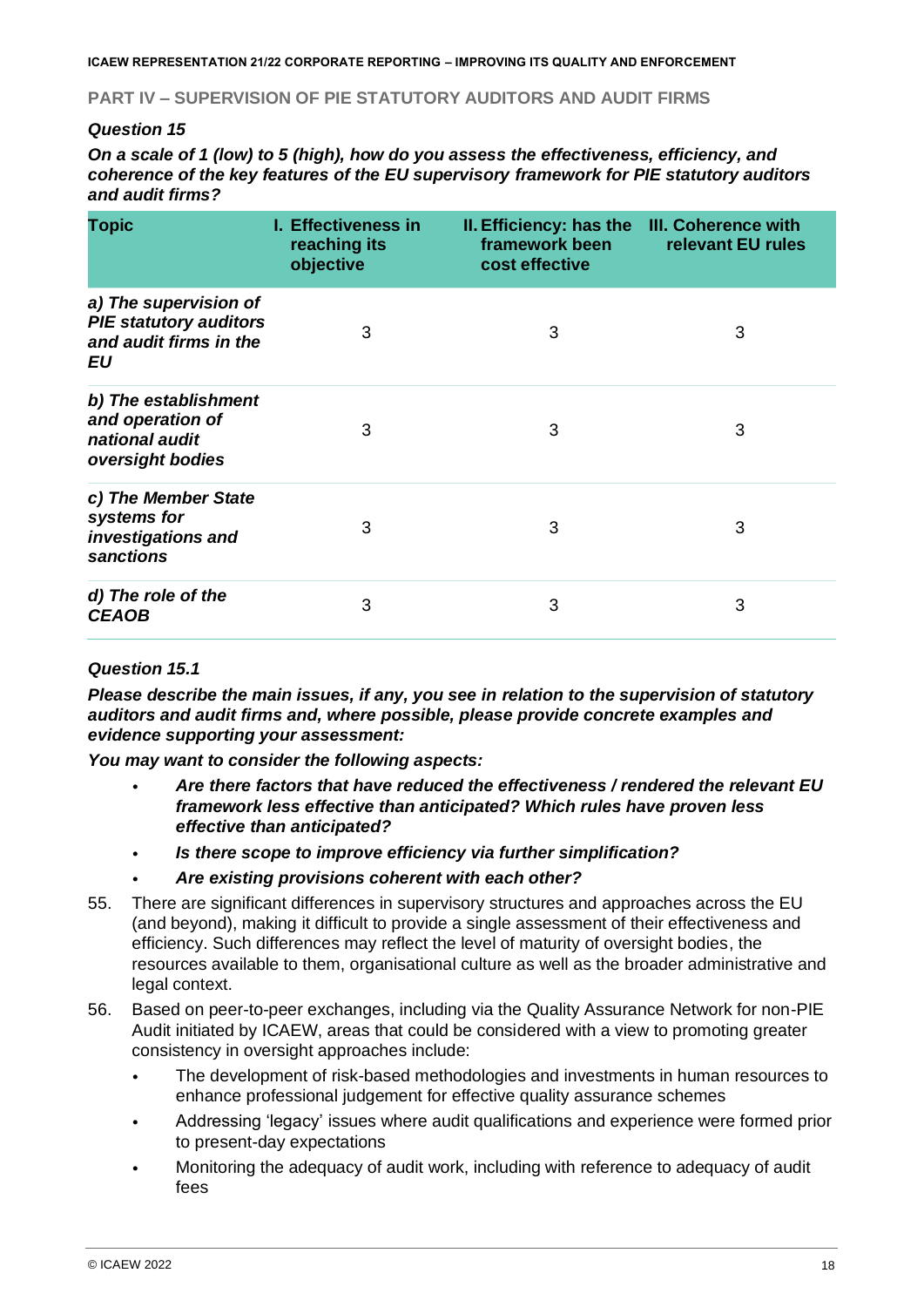- Development of a common principles-based approach to audit monitoring as well as a consistent audit file grading system
- Greater exchange of information on the impact of technological change
- More effective coordination between PIE and non-PIE audit monitoring which is efficient for the audit market and enables sustainable investment in quality assurance schemes by professional bodies where they have delegated responsibilities in this area.
- 57. Despite the focus of this consultation on the PIE market, there is a need to recognise that many of the rules intended for this part of the market are being applied to other entities too. Member state decisions on what falls under the PIE definition and how this is monitored have a bearing on how the rest of the audit system functions, with important consequences for audit firms, particularly smaller ones, as well as on the oversight process. Again, this may suggest the need for some focused consideration of the PIE definition and its purpose (see Q5).

*Considering the findings in the Commission monitoring report and reports of national audit oversight bodies how would you rate (on a scale of 1 to 5) the quality of audit supervision?*

3

#### *Question 16.1*

*If you want to add any comments and/or provide evidence for your assessment in question 16, you can provide it below. You may also include the consequences that your assessment of the quality of audit supervision or the lack thereof has.*

- 58. As indicated in our responses to Q13.1 and Q14.2, we consider that this consultation process provides an opportune moment to consider how the overall European supervisory framework could evolve to ensure a more consistent experience for audit firms active in the internal market and that is aligned with the realities of business and stakeholder needs in the next decade(s).
- 59. We underline the importance of effective and focused regulators, governed by clear principles that set a tone and culture of "improvement" (see Q17.1.1). This should also include consideration of a proportional approach to the publication of outcomes of inspections. Bad performance needs to be called out, but more effort should be made to publicly convey improvements in standards and to portray a balanced view of the overall quality in a country.

# *Question 17*

*How effective and efficient would the following actions be to increase the quality and effectiveness of supervision of PIE statutory auditors and audit firms? On a scale of 1 (not effective/effective) to 5 (very effective/efficient)?*

| <b>Areas</b>                                                                                              | I. Effectiveness II. Efficiency in | terms of cost /<br>benefits of<br>action |
|-----------------------------------------------------------------------------------------------------------|------------------------------------|------------------------------------------|
| a) Ensure better the independence and appropriate<br>resources of supervisors of auditors and audit firms | 4                                  |                                          |
| b) Increase the transparency of audit supervisors                                                         |                                    | 4                                        |
| c) Increase the consistency of supervision of cross-<br>border networks of audit firms                    | 5                                  | 5                                        |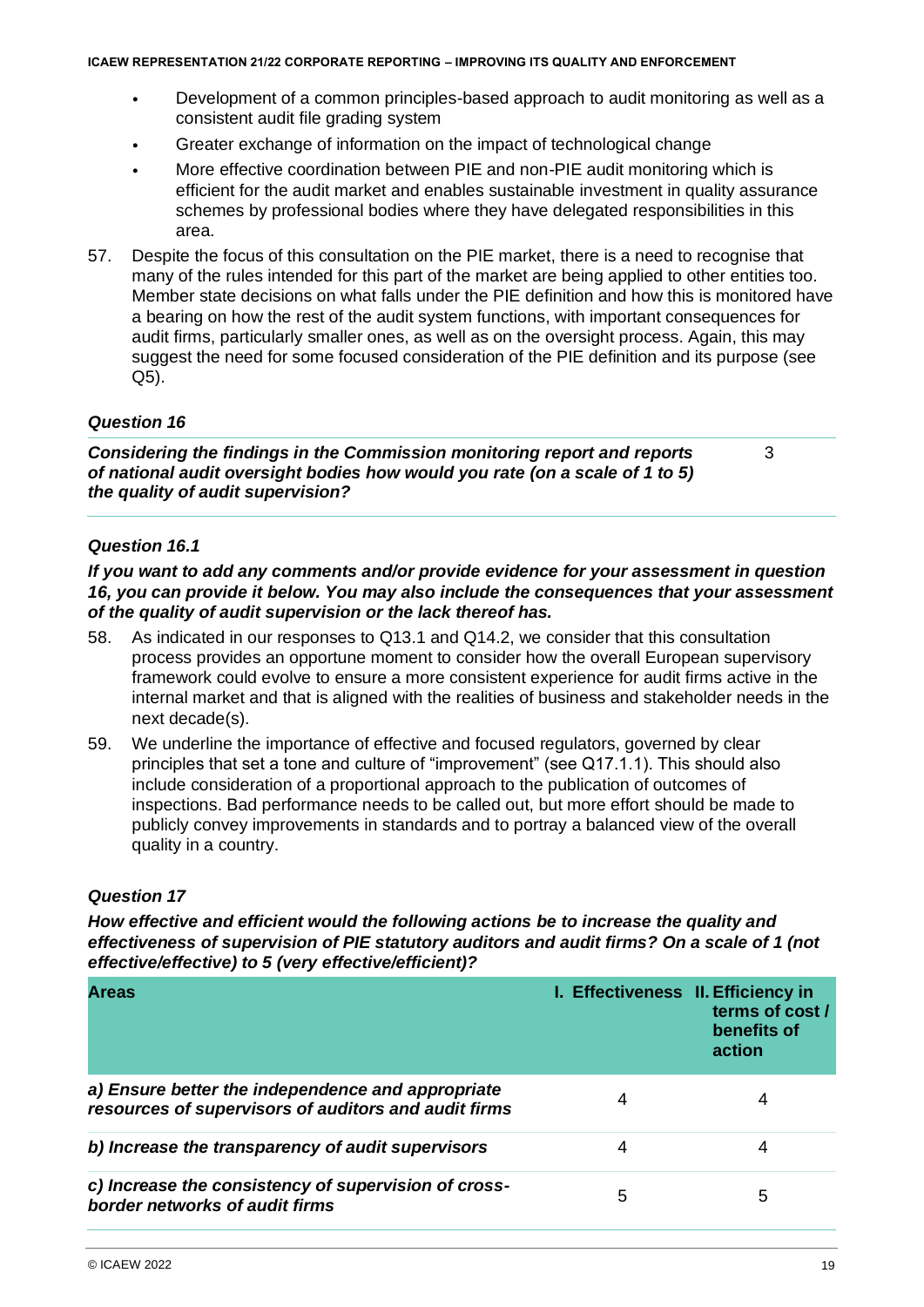| d) Ensure supervision of audit committees                                                                                                           |  |
|-----------------------------------------------------------------------------------------------------------------------------------------------------|--|
| e) Harmonise and strengthen the investigation and<br>sanctioning powers of audit supervisors                                                        |  |
| f) Ensure that at European level there are legal<br>instruments available that ensure supervisory<br>convergence as regards statutory audit of PIEs |  |
| g) Grant a European body the task to register and<br>supervise PIE statutory auditors and audit firms                                               |  |

### *Question 17.1*

*Have you identified other actions that would effectively and efficiently increase the quality and reliability of the supervision of PIE statutory auditors and audit firms?*

60. Yes

### *Question 17.1.1*

#### *If you have replied 'yes' to question 17.1 please explain which action(s) you have in mind.*

- 61. We believe regulators should support those they regulate to comply and grow, hear their views, communicate clearly and transparently with them, and focus activities where risks are highest. Encouraging such an approach across the EU regulatory spectrum could be transformational in reinforcing corporate governance standards and improving audit resilience and quality.
- 62. In our paper, *Principles for Good Financial Regulators* (https://bit.ly/3KIbyUh), we stress the importance of an iterative, improvement-based approach to regulation, focused on building trust and confidence, including in regulators themselves. Regulators should recognise the paramount importance of developing and embedding a culture of strong ethics, supported by robust monitoring and supervision. There should be a firm expectation in the marketplace that regulatory requirements will be enforced in both spirit and letter. Through this prism, the need for enforcement action represents regulatory failure, rather than success.
- 63. The tone and attitude of regulators is crucial in helping to build greater resilience, competition, choice and quality in the PIE audit market. As indicated previously (Q13.1, Q14.2), the threat of ever-greater regulatory risk and burdens discourages new entrants and can lead to existing firms withdrawing from the PIE market.

#### *Question 17.2*

#### *Please provide any details to support your views. Any evidence, including on expected benefits and costs of such action is welcome.*

- 64. Auditor behaviour is heavily influenced by the behaviour of audit inspectors. The quality and clarity of audit inspection findings are important; clarity about the significance of issues helps avoid inconsistencies in remedial actions. Not all issues are equally important. Compliance should not be conflated with audit quality. Demonstrable compliance with law and regulation is important but is a means to an end: audit quality requires more.
- 65. Audit inspectors necessarily focus on process and compliance with standards when assessing audit quality. This must be accompanied by greater consideration of the outcome of that process, and the extent to which the audit meets the needs of users of financial statements. Regulators need to be outcomes-driven if they want auditors to be the same.
- 66. There are several measures that could encourage a more comparable approach to supervision across Europe, focused on improving audit quality and enhancing the reliability of the audit opinion and financial statements (see Q14.1.1) including:
	- More focus on the characteristics of good quality audit, accompanied by greater efforts to communicate oversight bodies' understanding of audit quality, including by means of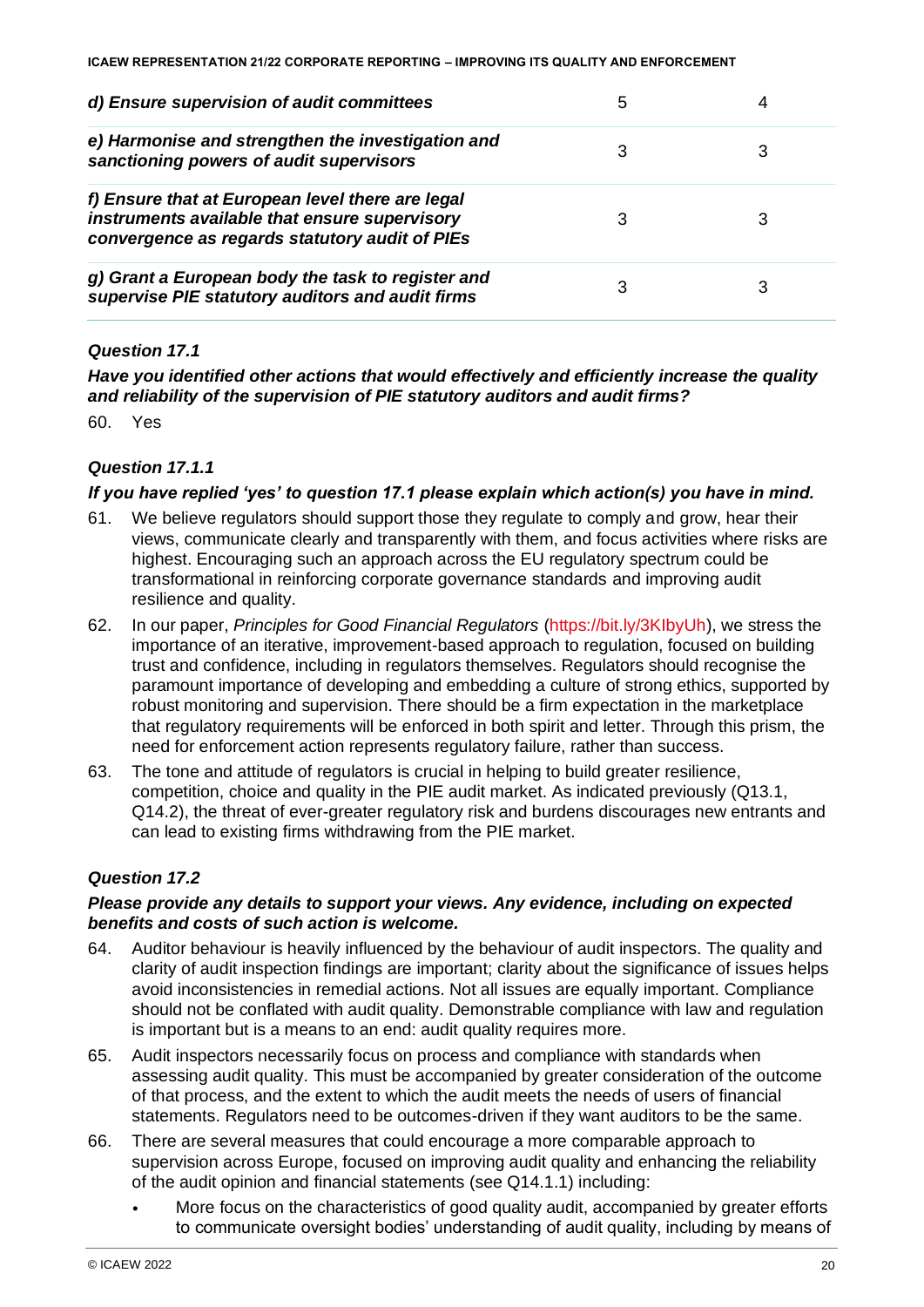case studies. We refer again to the FRC paper, *What Makes a Good Audit?* (see Q13.1)

- Better sharing of audit quality review results the experience of the PCAOB and Canadian Public Accountability Board could be helpful in this regard.
- A stronger emphasis on professional judgement, underpinning oversight bodies' inspections regimes.
- 67. We note that a plethora of different AQIs are used by audit firms and audit regulators, as well as across different countries. We encourage audit regulators, audit committees, investors and auditors need to work together to develop a framework and methodology for the calculation and reporting of AQIs. A more consistent approach to assessing audit quality could be an important and achievable outcome from the consultation (see Q4.1).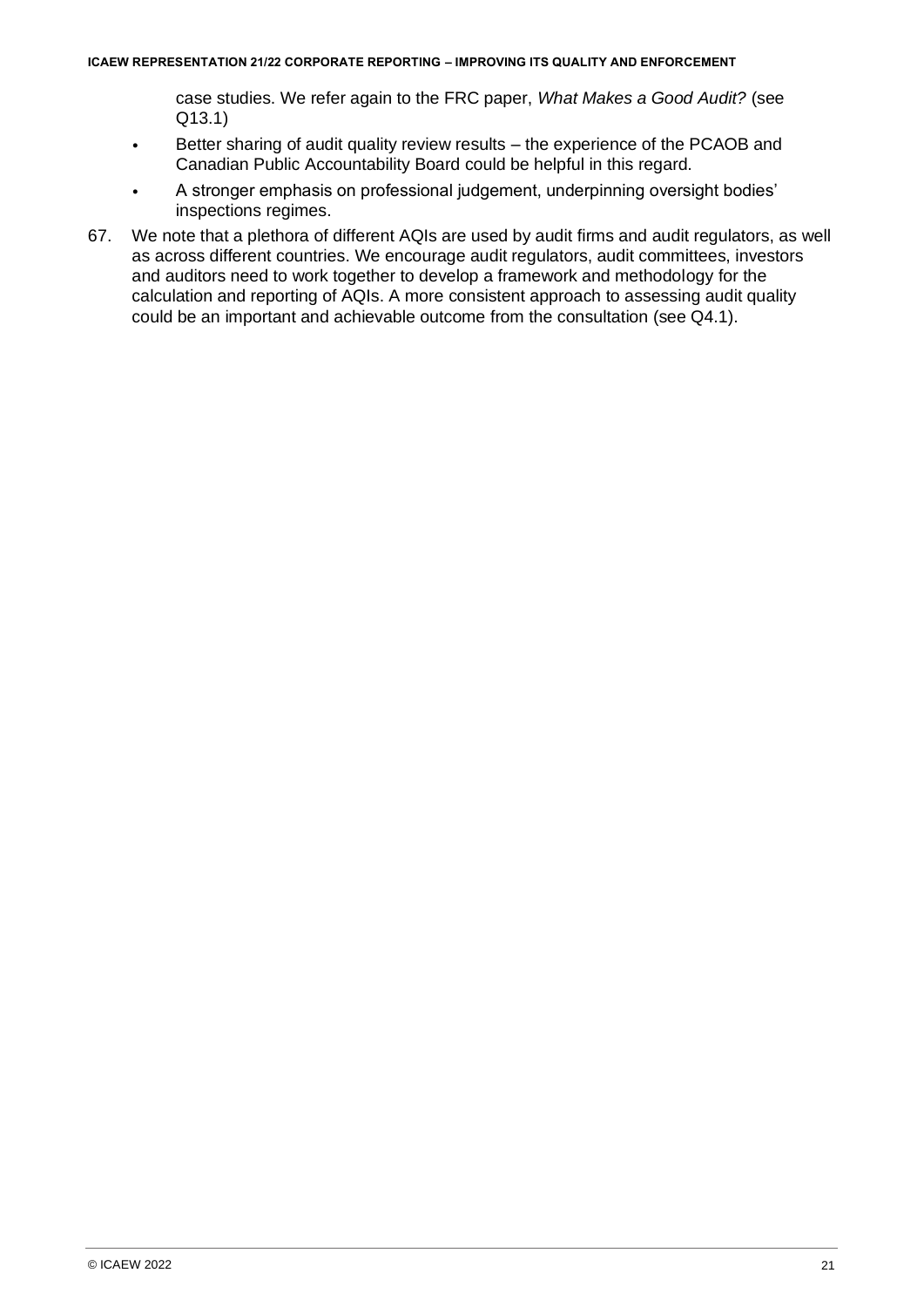#### **PART V – SUPERVISION AND ENFORCEMENT OF CORPORATE REPORTING**

#### *Question 18*

*Considering the level of material departures from IFRS in the financial statements of listed companies found in the ESMA report on Enforcement and regulatory activities of European enforcers in 2020, how would you rate (on a scale of 1 to 5) the degree to which such departures can be attributed to deficiencies in the EU supervisory framework?*

4

#### *Question 18.1*

*If you want to add any comments and/or provide evidence for your assessment in question 18, you can provide it below. You may also include the consequences that your assessment of the quality of audit supervision or the lack thereof has.*

- 68. While it is both important and necessary to evaluate both corporate reporting requirements and the accompanying supervisory structure, our broad assessment is that EU reporting requirements for listed companies have been and continue to be effective in ensuring stakeholder protection and promoting a more integrated capital market in the EU. This is in line with the main findings of the Commission's 2018 fitness check on the EU framework for public reporting by companies.
- 69. References to the ESMA findings require further context to avoid any misleading conclusions given variations in the levels of enforcement activity reported by individual European enforcers. Indeed, the ESMA report (annex 4) points out differences between enforcers which impact comparability. This may point to deficiencies in the way departures are defined and how data is collected and reported, rather than to significant deficiencies with the overall supervisory framework.
- 70. Enhancing the information around such findings, for instance by encouraging more consistent labelling and prioritisation across EU enforcers, would promote better understanding of the root causes of departures from IFRS.
- 71. We note that a risk-based approach to enforcement will by its nature be focused on entities and reporting areas with a higher risk: care must be therefore taken in extrapolating findings more broadly.

#### *Question 19*

*How effective and efficient would the following actions be in increasing the quality and reliability of reporting by listed companies on a scale of 1 (not effective/efficient) to 5 (very effective/efficient)?*

| <b>Areas</b>                                                                                                                                                                                                                                            | I. Effectiveness II. Efficiency in | terms of cost/<br>benefits of<br>action |
|---------------------------------------------------------------------------------------------------------------------------------------------------------------------------------------------------------------------------------------------------------|------------------------------------|-----------------------------------------|
| a) Clarify the role and responsibilities of the national<br>authorities charged with the enforcement of corporate<br>reporting and entities to whom the supervision of<br>corporate reporting is delegated/designated, and<br>improve their cooperation | 5                                  | 5                                       |
| b) Improve the system for the exchange of information<br>between authorities and entities involved in the<br>supervision of corporate reporting, and other relevant<br>national authorities                                                             | 4                                  | 4                                       |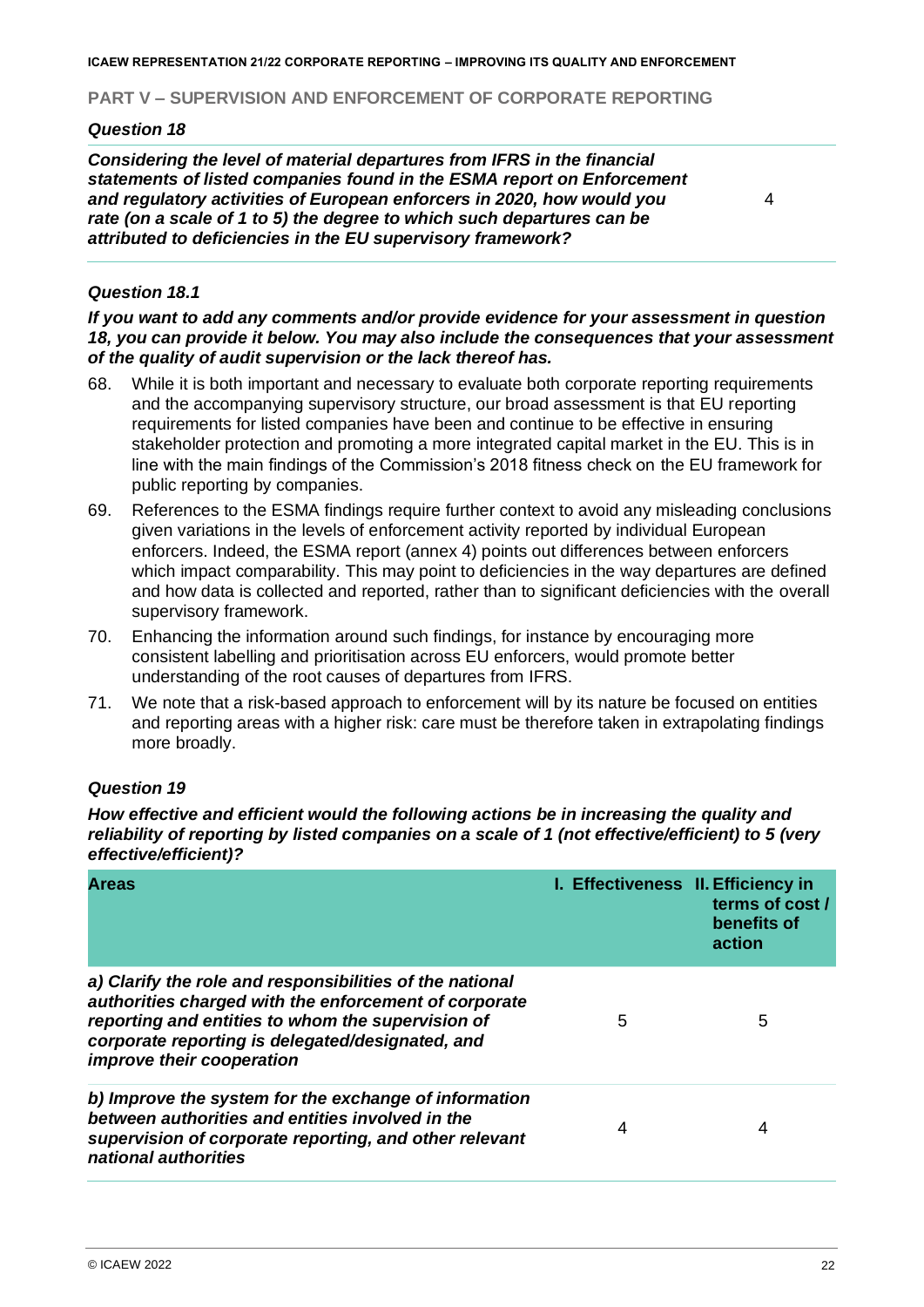| c) Strengthen the rules ensuring the independence of<br>national authorities or entities involved in the<br>supervision of corporate reporting                                                                                                                                            | 3 | 3 |
|-------------------------------------------------------------------------------------------------------------------------------------------------------------------------------------------------------------------------------------------------------------------------------------------|---|---|
| d) Increase the resources of national authorities or<br>entities involved in the supervision of corporate<br>reporting                                                                                                                                                                    | 5 | 4 |
| e) Increase the powers for national competent<br>authorities to enforce corporate reporting, such as<br>forensic, powers to obtain any necessary information<br>from banks, tax or any other authorities in the country,<br>powers to request information and corrective actions,<br>etc. | 3 | 3 |
| f) Improve cooperation and coordination between<br>national authorities of different Member States                                                                                                                                                                                        | 4 | 4 |
| g) Increase transparency on the conduct and results of<br>enforcement activities by national authorities                                                                                                                                                                                  | 5 | 5 |
| h) Strengthen the role of ESMA on the enforcement of<br>corporate reporting                                                                                                                                                                                                               | 3 | 3 |

#### *Question 19.1*

### *Have you identified other actions that would effectively and efficiently increase the quality and reliability of the supervision of reporting by listed companies?*

72. Yes

# *Question 19.1.1*

#### *If you have replied 'yes' to question 19.1 please explain which action(s) you have in mind.*

- 73. We believe that improved corporate reporting should be a central objective for all relevant authorities, focused on the creation of an affirming regulatory environment which facilitates improvement and innovation as well as ensuring compliance.
- 74. It would be useful to prioritise practical measures to improve implementation of existing rules on supervision in a way that provides a more consistent experience for companies and audit firms active in the internal market. These measures could include steps to further enhance dialogue between authorities, listed companies and audit firms as well as improving coordination between relevant authorities within countries as well as between countries and the European level. Soft style pre-clearance could provide a purpose to such enhanced dialogues, without setting precedents or leading to hard interpretations on issues.
- 75. Consideration could also be given to encouraging countries to put in place processes to enable periodic assessments of the effectiveness of their competent authorities.
- 76. We believe this consultation process could usefully launch a broader debate on how to encourage a regulatory framework that is aligned to the realities of business and stakeholder needs in the 21st century.

# *Question 19.2*

#### *Please provide any details to support your views. Any evidence, including on expected benefits and costs of such action is welcome.*

77. Robust enforcement is an essential corollary of good reporting. Attention to the proper application of standards and consistent enforcement across the EU should be accompanied by greater focus on improvement and innovation.